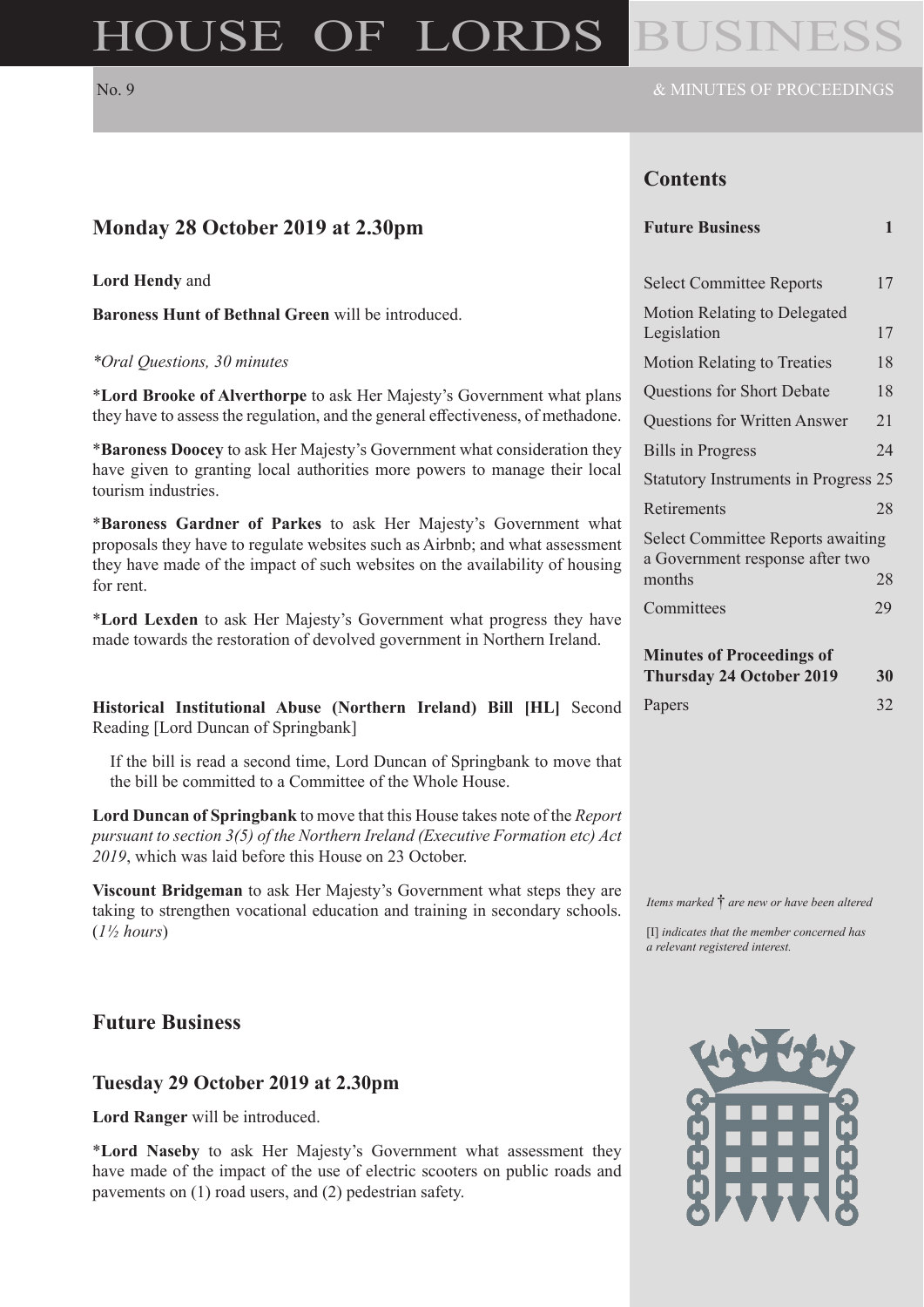\***Lord Berkeley** to ask Her Majesty's Government what plans they have to give new duties to regulators to promote the achievement of net zero carbon emissions by 2050, as recommended in the National Infrastructure Commission Report *Strategic Investment and Public Confidence*, published on 11 October.

\***Lord Haskel** to ask Her Majesty's Government what is the fiscal framework within which they are making their spending promises.

*Topical oral question. Ballot to be drawn at 1pm on Friday 25 October.*

†**Deputy Chairmen of Committees** The Senior Deputy Speaker to move that, as proposed by the Committee of Selection, the following members be appointed as the panel of members to act as Deputy Chairmen of Committees for this session:

| Andrews, B.               | Lexden, L.                |
|---------------------------|---------------------------|
| Ashton of Hyde, L.        | Mar, C.                   |
| Brougham and Vaux, L.     | McAvoy, L.                |
| Dear, L.                  | McIntosh of Hudnall, B.   |
| Faulkner of Worcester, L. | Morris of Bolton, B.      |
| Finlay of Llandaff, B.    | Newlove, B.               |
| Fookes, B.                | Palmer of Childs Hill, L. |
| Garden of Frognal, B.     | Pitkeathley, B.           |
| Geddes, L.                | Rogan, L.                 |
| Haskel, L.                | Simon, V.                 |
| Henig, B.                 | Ullswater, V.             |
| Kinnoull, E.              |                           |

†*The Senior Deputy Speaker intends to move the following 21 motions en bloc: but if any Lord objects the motions must be moved separately to the extent desired.*

†**House of Lords Commission** The Senior Deputy Speaker to move that a Select Committee be appointed to provide high-level strategic and political direction for the House of Lords Administration on behalf of the House and that, as proposed by the Committee of Selection, the following members be appointed to the Committee:

| Doocey, B.              | McFall of Alcluith, L. (Deputy Chair) |
|-------------------------|---------------------------------------|
| Evans of Bowes Park, B. | McIntosh of Hudnall, B.               |
| Fowler, L. (Chair)      | Newby, L.                             |
| Judge, L.               | Smith of Basildon, B.                 |
| Laming, L.              | Wakeham, L.                           |

That Liz Hewitt and Mathew Duncan be appointed as external members of the Committee;

That the Committee have power to send for persons, papers and records;

That the Committee have leave to report from time to time;

That the reports of the Committee be printed, regardless of any adjournment of the House.

†**Communications and Digital** The Senior Deputy Speaker to move that a Select Committee be appointed to consider the media, digital and the creative industries and that, as proposed by the Committee of Selection, the following members be appointed to the Committee:

Allen of Kensington, L. Bull, B. Colville of Culross, V. Gilbert of Panteg, L. (*Chair*) Gordon of Strathblane, L. Grender, B. McInnes of Kilwinning, L.

McIntosh of Hudnall, B. Meyer, B. Quin, B. Scott of Bybrook, B. Storey, L. Worcester, Bp.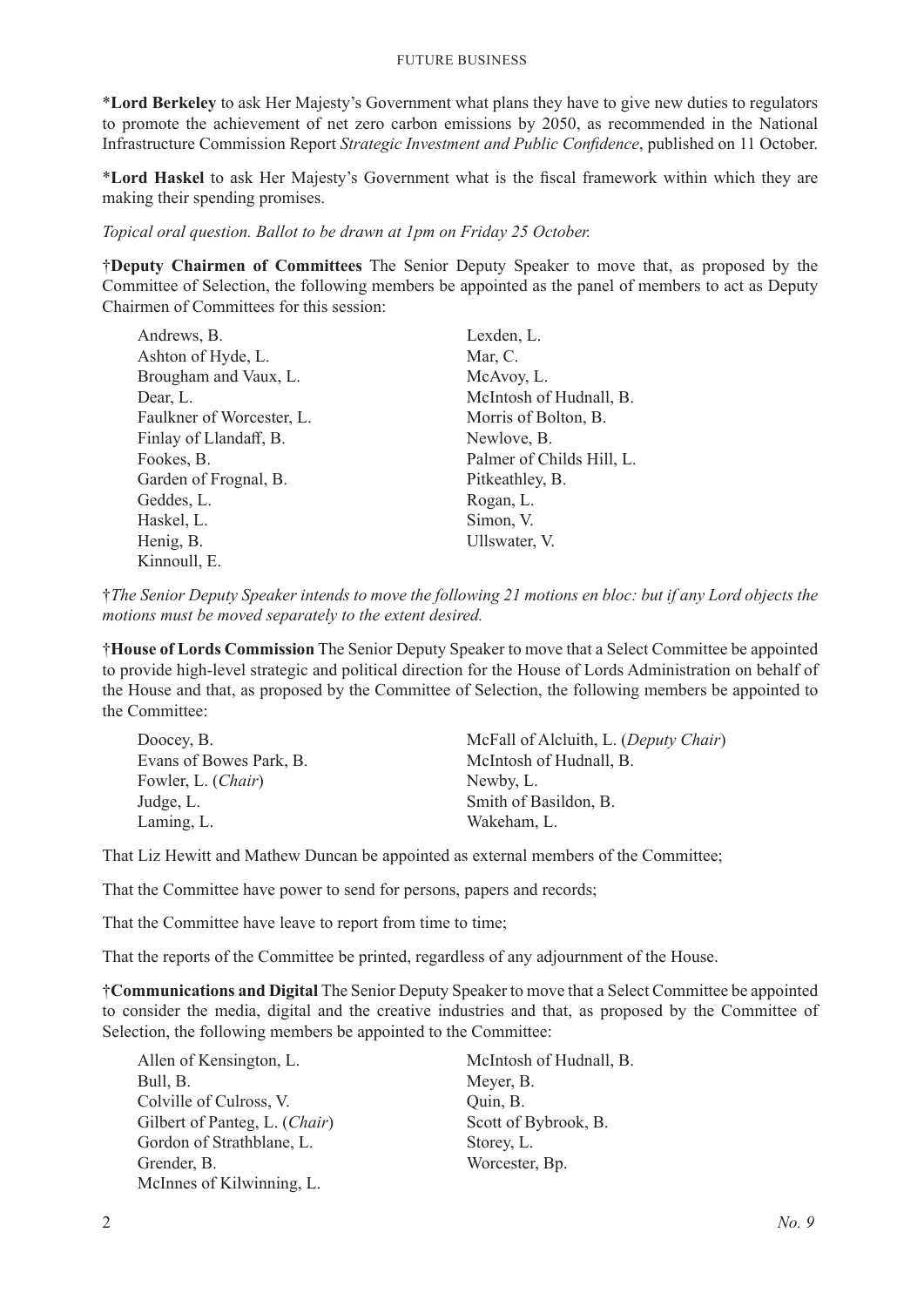That the Committee have power to send for persons, papers and records;

That the Committee have power to appoint specialist advisers;

That the Committee have power to adjourn from place to place:

That the Committee have leave to report from time to time;

That the reports of the Committee be printed, regardless of any adjournment of the House;

That the evidence taken by the Communications Committee in the last session of Parliament be referred to the Committee;

That the evidence taken by the Committee be published, if the Committee so wishes.

†**Conduct** The Senior Deputy Speaker to move that a Conduct Committee be appointed and that, as proposed by the Committee of Selection, the following members be appointed to the Committee:

Anelay of St Johns, B. Brown of Eaton-under-Heywood, L. Donaghy, B. Hussein-Ece, B. Mance, L. (*Chair*)

That Cindy Butts, Mark Castle OBE, Andrea Coomber and Vanessa Davies be appointed as external members of the Committee;

That the Committee have power to send for persons, papers and records;

That the Committee have leave to report from time to time;

That the reports of the Committee be printed, regardless of any adjournment of the House;

That the evidence taken by the Committee be published, if the Committee so wishes.

†**Constitution** The Senior Deputy Speaker to move that a Select Committee be appointed to examine the constitutional implications of all public bills coming before the House; and to keep under review the operation of the constitution and constitutional aspects of devolution; and that, as proposed by the Committee of Selection, the following members be appointed to the Committee:

| Beith, L.                  | Howarth of Newport, L.       |
|----------------------------|------------------------------|
| Corston, B.                | Howell of Guildford, L.      |
| Drake, B.                  | Pannick, L.                  |
| Dunlop, L.                 | Taylor of Bolton, B. (Chair) |
| Faulks, L.                 | True, L.                     |
| Fookes, B.                 | Wallace of Tankerness, L.    |
| Hennessy of Nympsfield, L. |                              |
|                            |                              |

That the Committee have power to send for persons, papers and records;

That the Committee have power to appoint specialist advisers;

That the Committee have power to adjourn from place to place;

That the Committee have leave to report from time to time;

That the reports of the Committee be printed, regardless of any adjournment of the House;

That the evidence taken by the Committee in the last session of Parliament be referred to the Committee;

That the evidence taken by the Committee be published, if the Committee so wishes.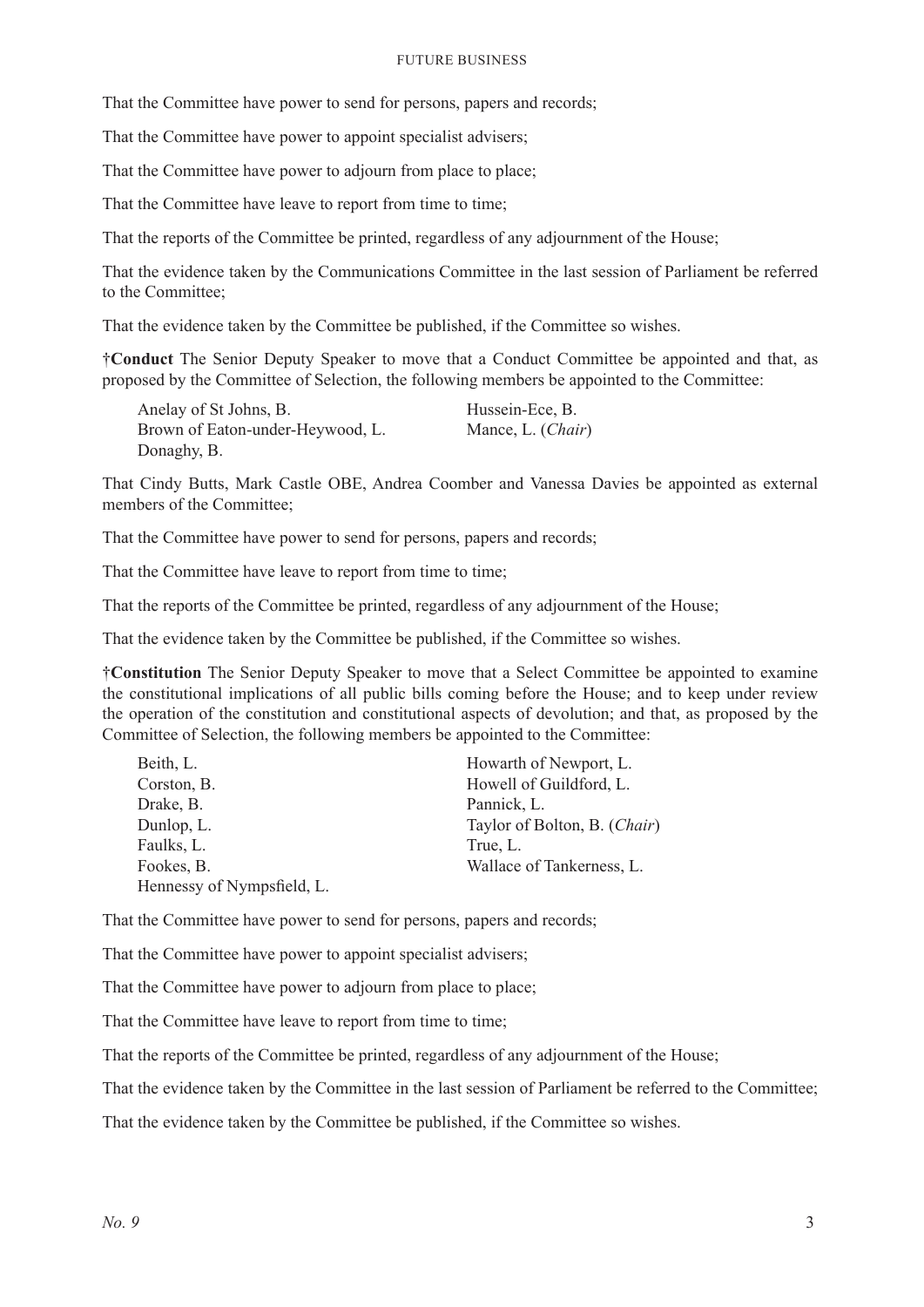†**Delegated Powers and Regulatory Reform** The Senior Deputy Speaker to move that a Select Committee be appointed:

(i) To report whether the provisions of any bill inappropriately delegate legislative power, or whether they subject the exercise of legislative power to an inappropriate degree of parliamentary scrutiny;

(ii) To report on documents and draft orders laid before Parliament under or by virtue of:

(a) sections 14 and 18 of the Legislative and Regulatory Reform Act 2006,

(b) section 7(2) or section 19 of the Localism Act 2011, or

(c) section 5E(2) of the Fire and Rescue Services Act 2004;

and to perform, in respect of such draft orders, and in respect of subordinate provisions orders made or proposed to be made under the Regulatory Reform Act 2001, the functions performed in respect of other instruments and draft instruments by the Joint Committee on Statutory Instruments; and

(iii) To report on documents and draft orders laid before Parliament under or by virtue of:

(a) section 85 of the Northern Ireland Act 1998,

(b) section 17 of the Local Government Act 1999,

(c) section 9 of the Local Government Act 2000,

- (d) section 98 of the Local Government Act 2003, or
- (e) section 102 of the Local Transport Act 2008.

That, as proposed by the Committee of Selection, the following members be appointed to the Committee:

| Andrews, B.              | Haskel, L.   |
|--------------------------|--------------|
| Blencathra, L. (Chair)   | Meacher, B.  |
| Browning, B.             | Rowlands, L. |
| Goddard of Stockport, L. | Thurlow, L.  |
| Haselhurst, L.           | Tope, L.     |

That the Committee have power to send for persons, papers and records;

That the Committee have power to appoint specialist advisers;

That the Committee have leave to report from time to time;

That the reports of the Committee be printed, regardless of any adjournment of the House;

That the evidence taken by the Committee in the last session of Parliament be referred to the Committee;

That the evidence taken by the Committee be published, if the Committee so wishes.

†**Economic Affairs** The Senior Deputy Speaker to move that a Select Committee be appointed to consider economic affairs and business affairs and that, as proposed by the Committee of Selection, the following members be appointed to the Committee:

Bowles of Berkhamsted, B. Burns, L. Chandos, V. Cunningham of Felling, L. Darling of Roulanish, L. Forsyth of Drumlean, L. (*Chair*) Fox, L.

Harding of Winscombe, B. Kingsmill, B. Livingston of Parkhead, L. Skidelsky, L. Stern of Brentford, L. Tugendhat, L.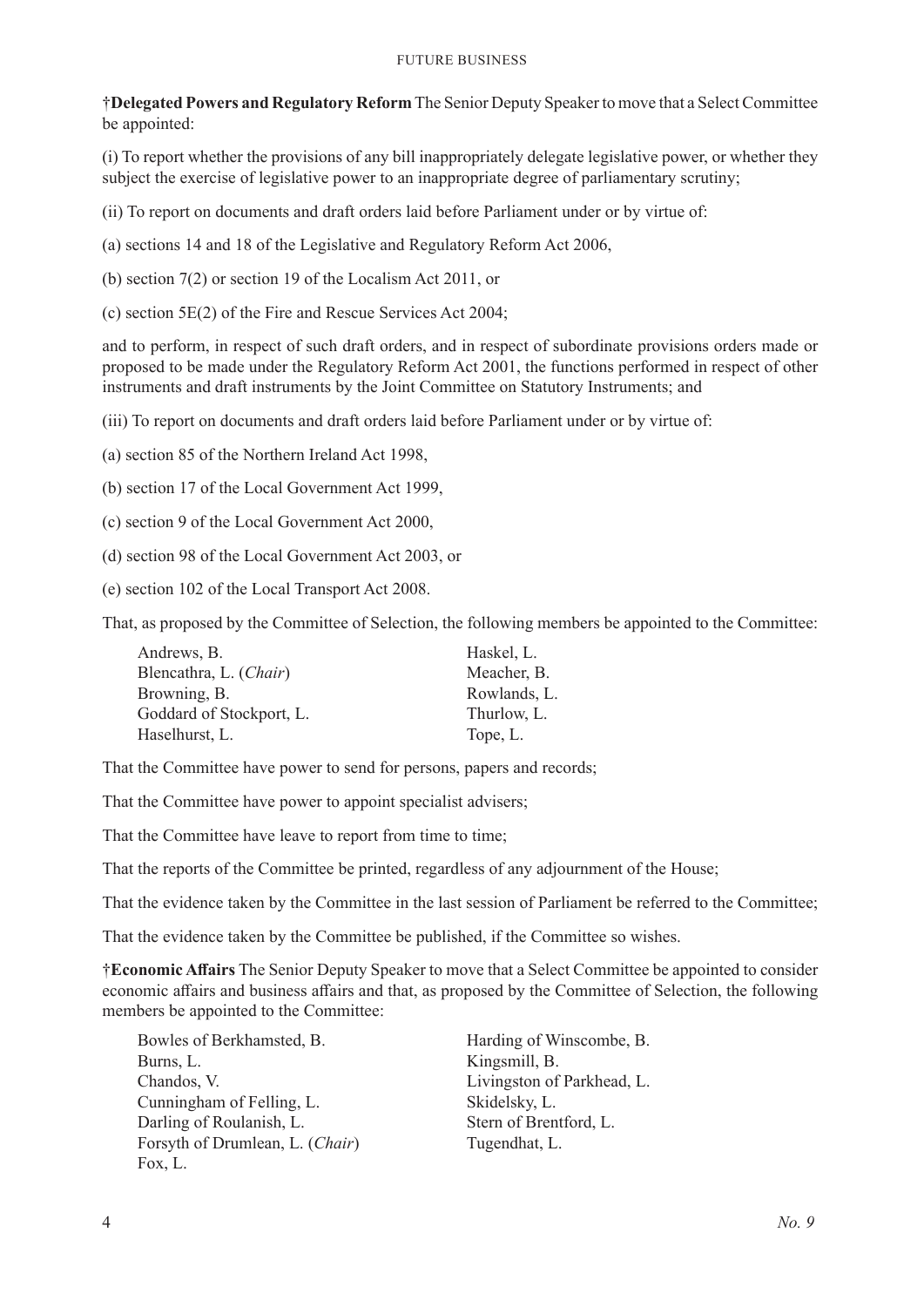That the Committee have power to appoint a sub-committee and to refer to it any of the matters within the Committee's terms of reference; that the Committee have power to appoint the Chair of the subcommittee;

That the Committee have power to co-opt any member to serve on the sub-committee;

That the Committee and its sub-committee have power to send for persons, papers and records;

That the Committee and its sub-committee have power to appoint specialist advisers;

That the Committee and its sub-committee have power to adjourn from place to place;

That the Committee have leave to report from time to time;

That the reports of the Committee be printed, regardless of any adjournment of the House;

That the evidence taken by the Committee in the last session of Parliament be referred to the Committee;

That the evidence taken by the Committee or its sub-committee be published, if the Committee so wishes.

†**European Union** The Senior Deputy Speaker to move that a Select Committee be appointed:

(1) To consider European Union documents deposited in the House by a Minister, and other matters relating to the European Union;

The expression "European Union document" includes in particular:

(a) a document submitted by an institution of the European Union to another institution and put by either into the public domain;

(b) a draft legislative act or a proposal for amendment of such an act; and

(c) a draft decision relating to the Common Foreign and Security Policy of the European Union under Title V of the Treaty on European Union;

The Committee may waive the requirement to deposit a document, or class of documents, by agreement with the European Scrutiny Committee of the House of Commons;

(2) To assist the House in relation to the procedure for the submission of Reasoned Opinions under Article 5 of the Treaty on European Union and the Protocol on the application of the principles of subsidiarity and proportionality;

(3) To represent the House as appropriate in interparliamentary cooperation within the European Union;

That, as proposed by the Committee of Selection, the following members be appointed to the Committee:

| Brown of Cambridge, B.    | Morris of Aberavon, L. |
|---------------------------|------------------------|
| Cavendish of Furness, L.  | Neville-Rolfe, B.      |
| Couttie, B.               | Oates, L.              |
| Donaghy, B.               | Primarolo, B.          |
| Faulkner of Worcester, L. | Ricketts, L.           |
| Hamwee, B.                | Sharkey, L.            |
| Jay of Ewelme, L.         | Teverson, L.           |
| Kerr of Kinlochard, L.    | Verma, B.              |
| Kinnoull, E. (Chair)      | Wood of Anfield, L.    |
| Lamont of Lerwick, L.     |                        |

That the Committee have power to appoint sub-committees and to refer to them any matters within its terms of reference; that the Committee have power to appoint the Chairs of subcommittees, but that the sub-committees have power to appoint their own Chairs for the purpose of particular inquiries; that the quorum of each sub-committee be two;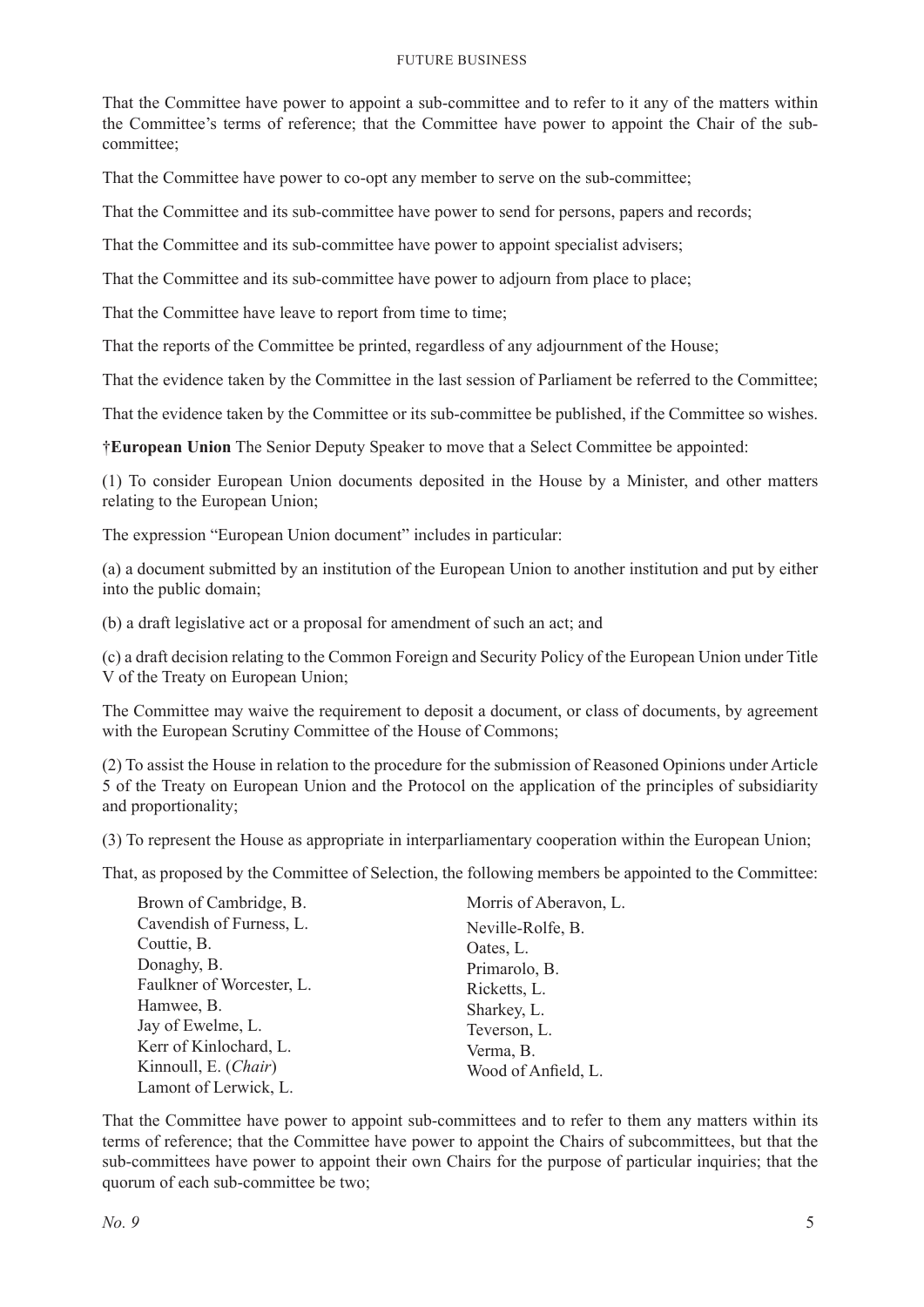That the Committee have power to co-opt any member to serve on a sub-committee;

That the Committee and its sub-committees have power to send for persons, papers and records;

That the Committee have power to appoint specialist advisers;

That the Committee and its sub-committees have power to adjourn from place to place;

That the Committee have leave to report from time to time;

That the reports of the Committee be printed, regardless of any adjournment of the House;

That the evidence taken by the Committee or its sub-committees in the last session of Parliament be referred to the Committee or its sub-committees;

That the evidence taken by the Committee or its sub-committees be published, if the Committee so wishes.

†**Finance** The Senior Deputy Speaker to move that a Select Committee be appointed to support the House of Lords Commission by:

(1) Considering expenditure on services provided from the Estimate for the House of Lords,

(2) With the assistance of the Management Board, preparing the forecast outturn, Estimate and financial plan for submission to the Commission,

(3) Monitoring the financial performance of the House Administration, and

(4) Reporting to the Commission on the financial implications of significant proposals;

That, as proposed by the Committee of Selection, the following members be appointed to the Committee:

| Cunningham of Felling, L. |
|---------------------------|
| Doocey, B. (Chair)        |
| Goudie, B.                |
| Kerslake, L.              |
| Stoneham of Droxford, L.  |
|                           |

That the Committee have power to send for persons, papers and records;

That the Committee have leave to report from time to time;

That the reports of the Committee be printed, regardless of any adjournment of the House.

†**Hybrid Instruments** The Senior Deputy Speaker to move that a Select Committee be appointed to consider hybrid instruments and that, as proposed by the Committee of Selection, the following members together with the Senior Deputy Speaker be appointed to the Committee:

| Addington, L.    | Harrison, L.             |
|------------------|--------------------------|
| Dykes, L.        | Jenkin of Kennington, B. |
| Grantchester, L. | Swinfen, L.              |

That the Committee have power to send for persons, papers and records;

That the Committee have leave to report from time to time;

That the reports of the Committee be printed, regardless of any adjournment of the House; and

That the evidence taken by the Committee be published, if the Committee so wishes.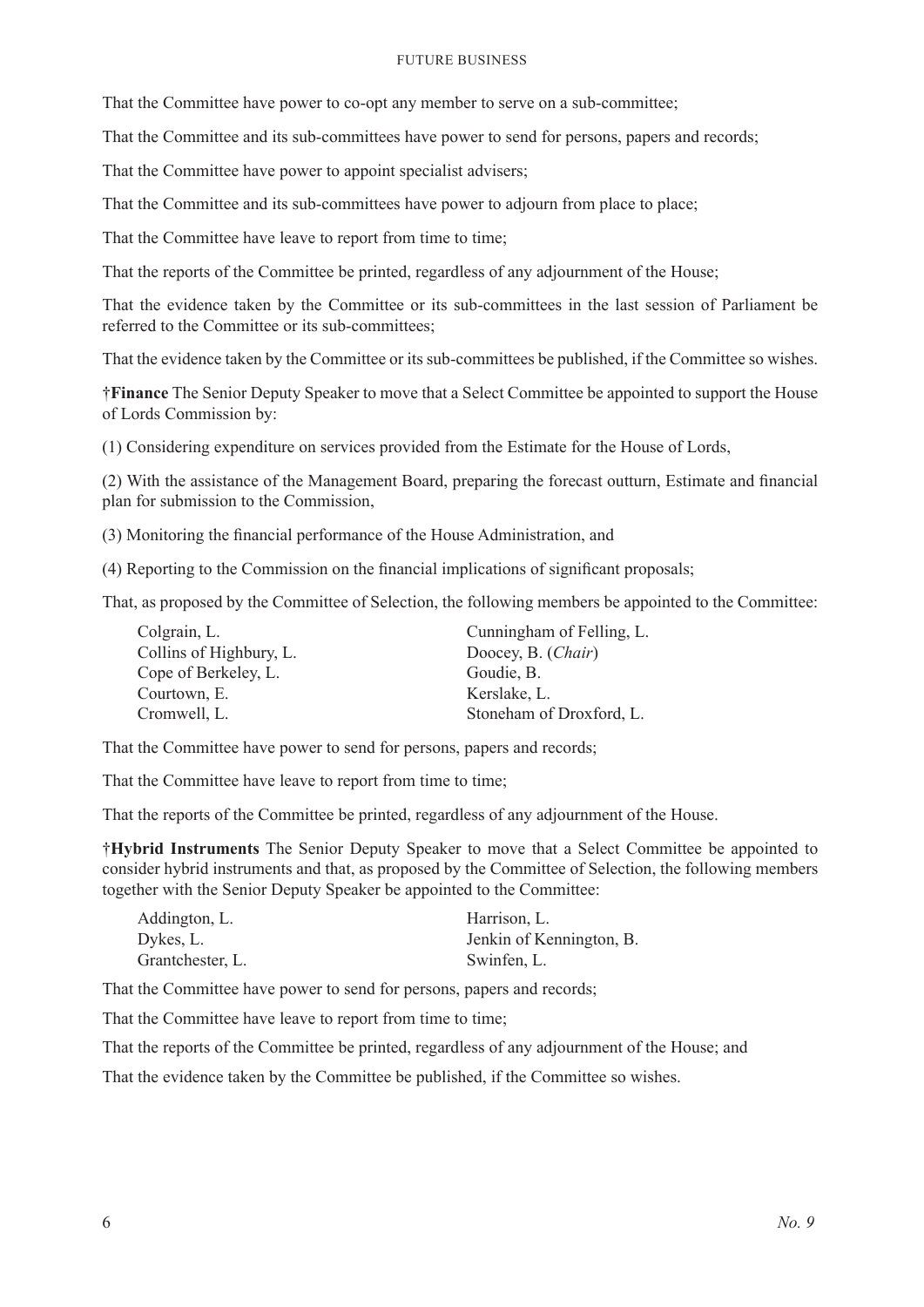†**Liaison** The Senior Deputy Speaker to move that a Select Committee be appointed to advise the House on the resources required for select committee work and to allocate resources between select committees; to review the select committee work of the House; to consider requests for *ad hoc* committees and report to the House with recommendations; to ensure effective co-ordination between the two Houses; and to consider the availability of members to serve on committees;

That, as proposed by the Committee of Selection, the following members together with the Senior Deputy Speaker be appointed to the Committee:

| Bradley, L.                | Low of Dalston, L.    |
|----------------------------|-----------------------|
| Hayter of Kentish Town, B. | Smith of Hindhead, L. |
| Howe, E.                   | Tyler, L.             |
| Judge, L.                  | Walmsley, B.          |
| Lang of Monkton, L.        | Williams of Elvel, L. |

That the Committee have power to send for persons, papers and records;

That the Committee have power to appoint specialist advisers;

That the Committee have leave to report from time to time..

†**Parliamentary Office of Science and Technology (POST)** The Senior Deputy Speaker to move that, as proposed by the Committee of Selection, the following Lords be appointed to the Board of the Parliamentary Office of Science and Technology (POST):

| Haskel, L.  | Patel, L.   |
|-------------|-------------|
| Oxburgh, L. | Winston, L. |

†**Procedure** The Senior Deputy Speaker to move that a Select Committee on Procedure of the House be appointed and that, as proposed by the Committee of Selection, the following members together with the Senior Deputy Speaker be appointed to the Committee:

| McAvoy, L.                 |
|----------------------------|
| Mancroft, L.               |
| Morris of Aberavon, L.     |
| Newby, L.                  |
| Smith of Basildon, B.      |
| Stoneham of Droxford, L.   |
| Thomas of Winchester, B.   |
| Ullswater, V.              |
| Warwick of Undercliffe, B. |
|                            |

and that the following members be appointed as alternate members:

| Browning, B.           | Scriven, L.  |
|------------------------|--------------|
| Finlay of Llandaff, B. | Turnbull, L. |

That the Committee have power to appoint sub-committees and that the Committee have power to appoint the Chairs of sub-committees;

That the Committee have power to send for persons, papers and records;

That the Committee have leave to report from time to time;

That the reports of the Committee be printed, regardless of any adjournment of the House.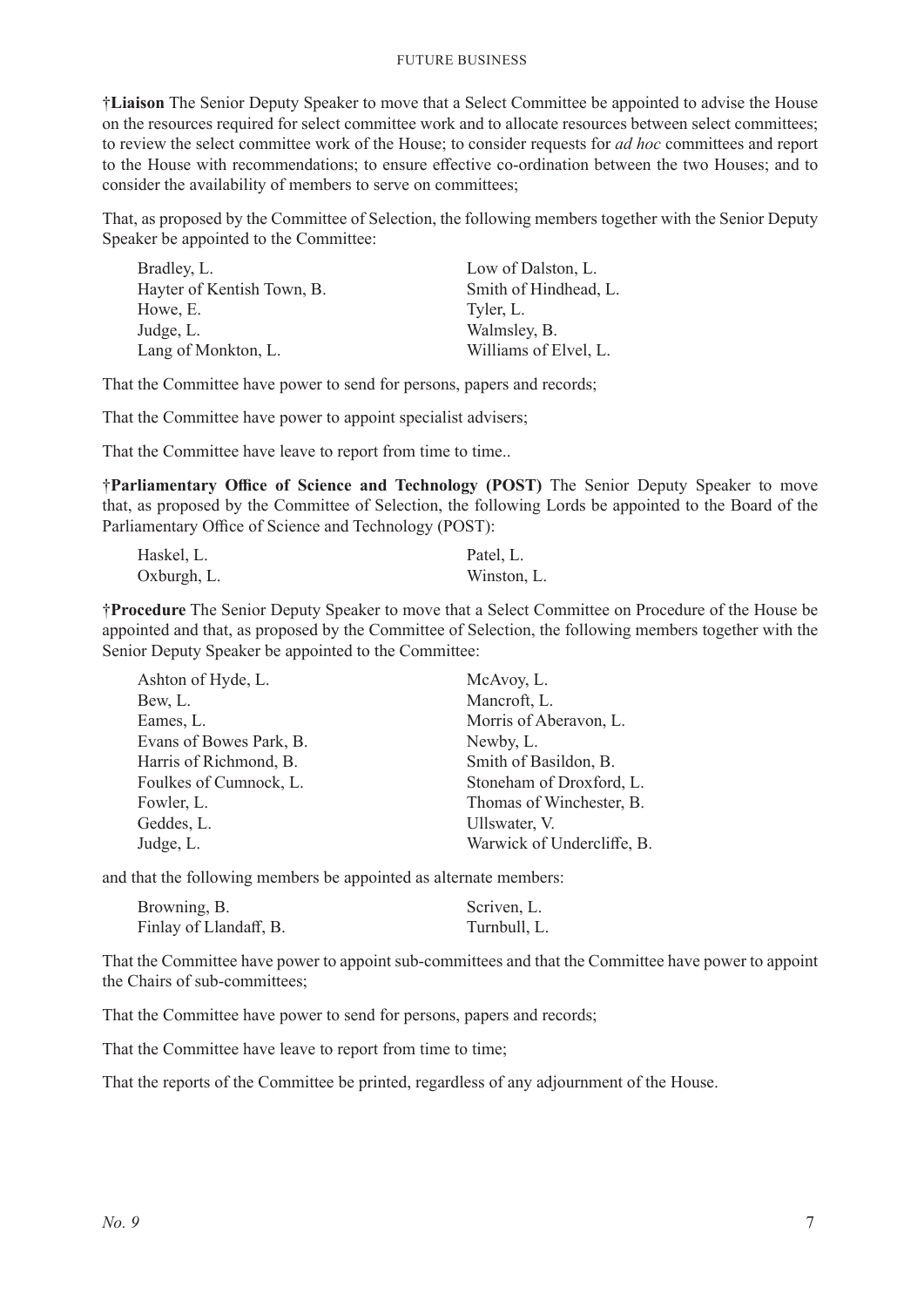†**Science and Technology** The Senior Deputy Speaker to move that a Select Committee be appointed to consider science and technology and that, as proposed by the Committee of Selection, the following members be appointed to the Committee:

| Borwick, L.            | Patel, L. (Chair)      |
|------------------------|------------------------|
| Browne of Ladyton, L.  | Penn, B.               |
| Hilton of Eggardon, B. | Ridley, V.             |
| Hollick, L.            | Rock, B.               |
| Kakkar, L.             | Sheehan, B.            |
| Mair, L.               | Walmsley, B.           |
| Manningham-Buller, B.  | Young of Old Scone, B. |

That the Committee have power to appoint sub-committees and that the Committee have power to appoint the Chairs of sub-committees;

That the Committee have power to co-opt any member to serve on the Committee or a sub-committee;

That the Committee and its sub-committees have power to send for persons, papers and records;

That the Committee and its sub-committees have power to appoint specialist advisers;

That the Committee and its sub-committees have power to adjourn from place to place;

That the Committee have leave to report from time to time;

That the reports of the Committee be printed, regardless of any adjournment of the House;

That the evidence taken by the Committee or its sub-committees in the last session of Parliament be referred to the Committee or its sub-committees;

That the evidence taken by the Committee or its sub-committees be published, if the Committee so wishes.

†**Secondary Legislation Scrutiny** The Senior Deputy Speaker to move that a Select Committee be appointed to scrutinise secondary legislation.

(1) The Committee shall report on draft instruments and memoranda laid before Parliament under sections 8, 9 and 23(1) of the European Union (Withdrawal) Act 2018.

(2) Paragraph (1) shall lapse upon the expiry of the power to make instruments under sections 8, 9 and 23(1) of the European Union (Withdrawal) Act 2018.

(3) The Committee shall, with the exception of those instruments in paragraphs (5) and (6), scrutinise—

(a) every instrument (whether or not a statutory instrument), or draft of an instrument, which is laid before each House of Parliament and upon which proceedings may be, or might have been, taken in either House of Parliament under an Act of Parliament;

(b) every proposal which is in the form of a draft of such an instrument and is laid before each House of Parliament under an Act of Parliament, with a view to determining whether or not the special attention of the House should be drawn to it on any of the grounds specified in paragraph (4).

(4) The grounds on which an instrument, draft or proposal may be drawn to the special attention of the House are—

(a) that it is politically or legally important or gives rise to issues of public policy likely to be of interest to the House;

(b) that it may be inappropriate in view of changed circumstances since the enactment of the parent Act;

(c) that it may inappropriately implement European Union legislation;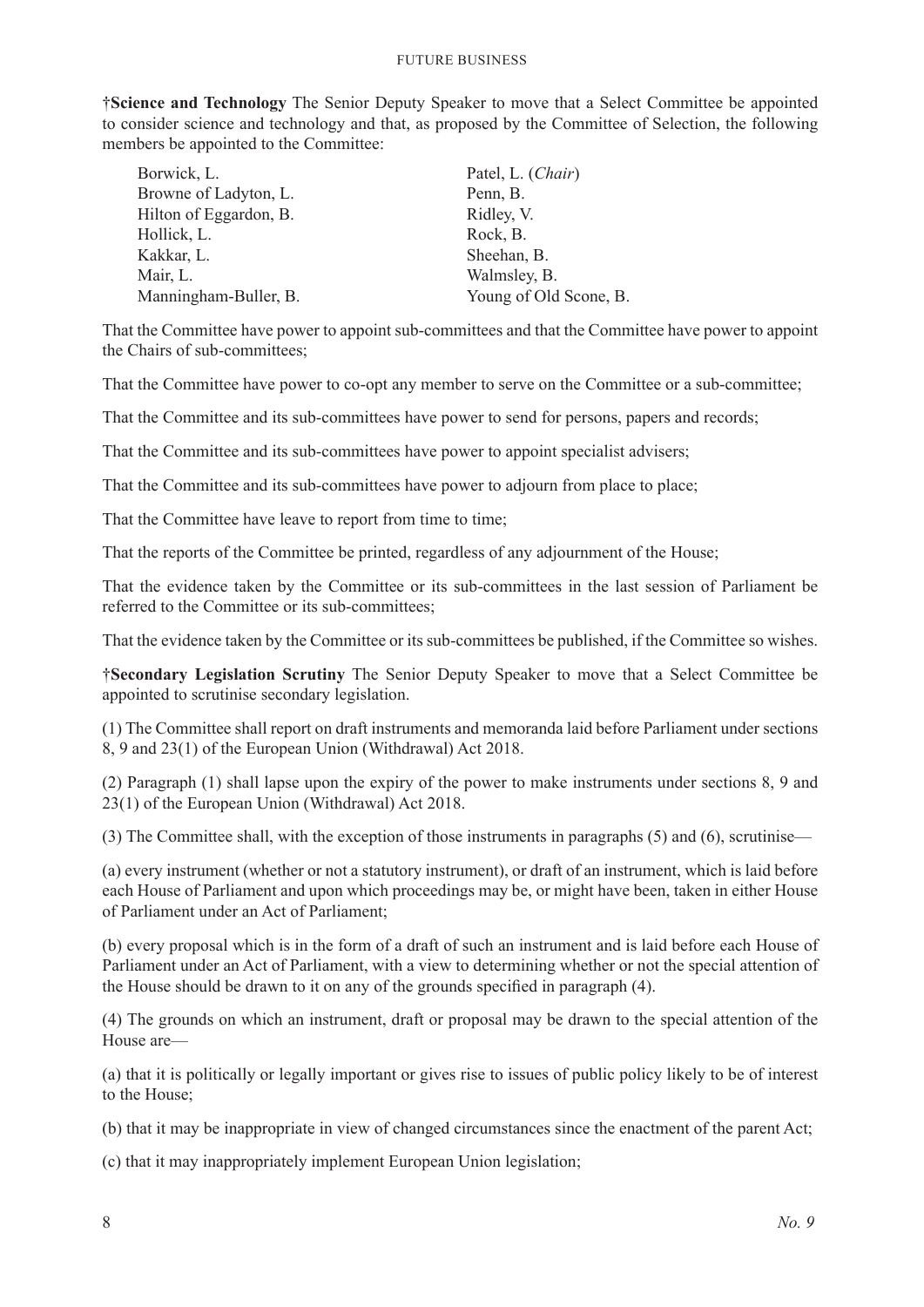(d) that it may imperfectly achieve its policy objectives;

(e) that the explanatory material laid in support provides insufficient information to gain a clear understanding about the instrument's policy objective and intended implementation;

(f) that there appear to be inadequacies in the consultation process which relates to the instrument;

(g) that the instrument appears to deal inappropriately with deficiencies in retained EU law.

(5) The exceptions are—

(a) remedial orders, and draft remedial orders, under section 10 of the Human Rights Act 1998;

(b) draft orders under sections 14 and 18 of the Legislative and Regulatory Reform Act 2006, and subordinate provisions orders made or proposed to be made under the Regulatory Reform Act 2001;

(c) Measures under the Church of England Assembly (Powers) Act 1919 and instruments made, and drafts of instruments to be made, under them.

(6) The Committee shall report on draft orders and documents laid before Parliament under section 11(1) of the Public Bodies Act 2011 in accordance with the procedures set out in sections 11(5) and (6). The Committee may also consider and report on any material changes in a draft order laid under section 11(8) of the Act.

(7) The Committee shall also consider such other general matters relating to the effective scrutiny of secondary legislation and arising from the performance of its functions under paragraphs (1) to (6) as the Committee considers appropriate, except matters within the orders of reference of the Joint Committee on Statutory Instruments.

That the Committee have power to appoint sub-committees and to refer to them any matters within its terms of reference; that the Committee have power to appoint the Chairs of sub-committees; that the quorum of each sub-committee be two;

The Committee's power to appoint sub-committees shall lapse upon the expiry of the power to make new instruments under sections 8, 9 and 23(1) of the European Union (Withdrawal) Act 2018 and shall lapse entirely upon expiry of the last such remaining power;

That the Committee have power to co-opt any member to serve on a sub-committee;

That the Committee and its sub-committees have power to send for persons, papers and records;

That the Committee and its sub-committees have power to appoint specialist advisers;

That the Committee and its sub-committees have leave to report from time to time;

That the reports of the Committee and its sub-committees be printed, regardless of any adjournment of the House;

That the evidence taken by the Committee or its sub-committees in the last session of Parliament be referred to the Committee or its sub-committees;

That the evidence taken by the Committee or its sub-committees be published, if the Committee or its sub-committees so wish.

That, as proposed by the Committee of Selection, the following members be appointed to the Committee:

| Bakewell of Hardington Mandeville, B. | Kirkwood of Kirkhope, L.   |
|---------------------------------------|----------------------------|
| Chartres, L.                          | Lindsay, E.                |
| Cunningham of Felling, L.             | Lisvane, L.                |
| Faulkner of Worcester, L.             | Sherbourne of Didsbury, L. |
| Hanworth, V.                          | Watkins of Tavistock, B.   |
| Hodgson of Astley Abbotts, L. (Chair) |                            |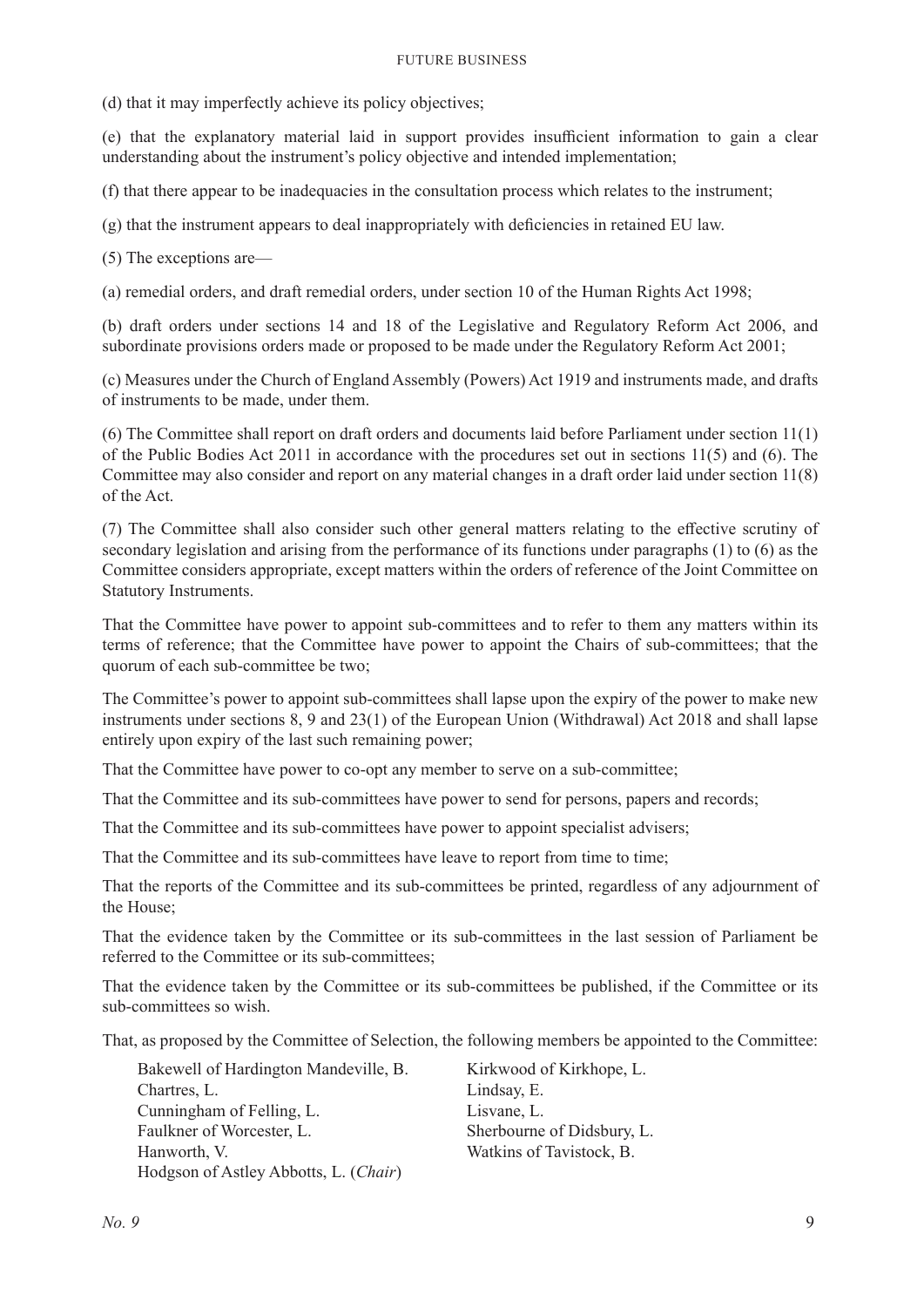†**Services** The Senior Deputy Speaker to move that a Select Committee be appointed to support the House of Lords Commission by:

(1) Agreeing day-to-day policy on member-facing services,

(2) Providing advice on strategic policy decisions when sought by the Commission, and

(3) Overseeing the delivery and implementation of both;

That, as proposed by the Committee of Selection, the following members be appointed to the Committee:

| Ashton of Hyde, L.       | Laming, L. (Chair)       |
|--------------------------|--------------------------|
| Borwick, L.              | Morris of Bolton, B.     |
| Campbell-Savours, L.     | Stoneham of Droxford, L. |
| Judge, L.                | Touhig, L.               |
| Kirkwood of Kirkhope, L. | Wheeler, B.              |

That the Committee have power to send for persons, papers and records;

That the Committee have leave to report from time to time;

That the reports of the Committee be printed, regardless of any adjournment of the House.

†**Standing Orders (Private Bills)** The Senior Deputy Speaker to move that a Select Committee on the Standing Orders relating to private bills be appointed and that, as proposed by the Committee of Selection, the following members together with the Senior Deputy Speaker be appointed to the Committee:

| Fellowes, L.          | Naseby, L.                 |
|-----------------------|----------------------------|
| Geddes, L.            | Rodgers of Quarry Bank, L. |
| McColl of Dulwich, L. | Simon, V.                  |

That the Committee have power to send for persons, papers and records;

That the Committee have leave to report from time to time;

That the reports of the Committee be printed, regardless of any adjournment of the House;

That the evidence taken by the Committee be published, if the Committee so wishes.

†**Human Rights** The Senior Deputy Speaker to move that a Select Committee of six members be appointed to join with a Committee appointed by the Commons as the Joint Committee on Human Rights:

To consider:

(a) matters relating to human rights in the United Kingdom (but excluding consideration of individual cases);

(b) proposals for remedial orders, draft remedial orders and remedial orders made under section 10 of and laid under Schedule 2 to the Human Rights Act 1998; and

(c) in respect of draft remedial orders and remedial orders, whether the special attention of the House should be drawn to them on any of the grounds specified in Standing Order 73 (Joint Committee on Statutory Instruments);

To report to the House:

(a) in relation to any document containing proposals laid before the House under paragraph 3 of the said Schedule 2, its recommendation whether a draft order in the same terms as the proposals should be laid before the House; or

(b) in relation to any draft order laid under paragraph 2 of the said Schedule 2, its recommendation whether the draft order should be approved;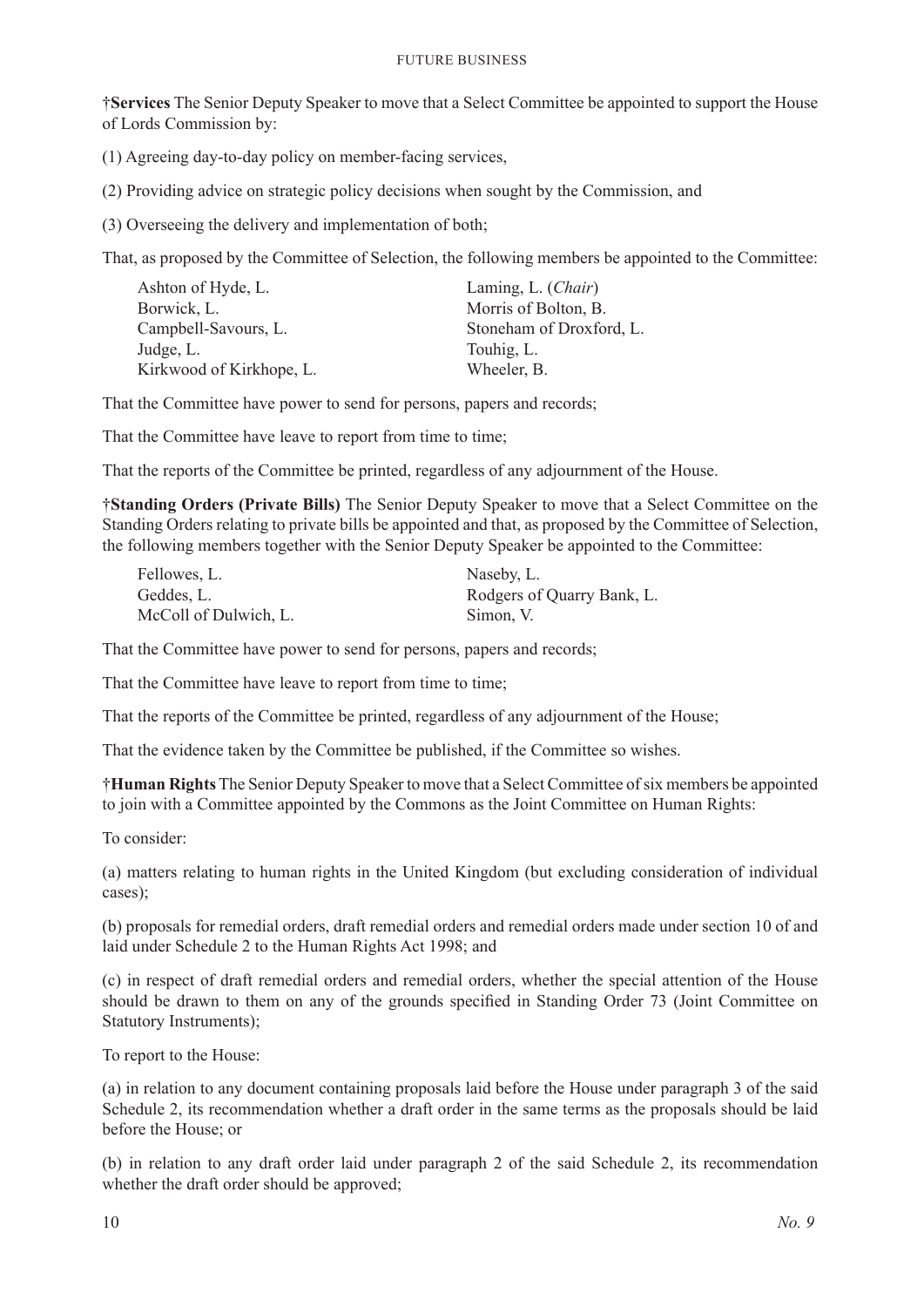and to have power to report to the House on any matter arising from its consideration of the said proposals or draft orders; and

To report to the House in respect of any original order laid under paragraph 4 of the said Schedule 2, its recommendation whether:

(a) the order should be approved in the form in which it was originally laid before Parliament; or

(b) the order should be replaced by a new order modifying the provisions of the original order; or

(c) the order should not be approved;

and to have power to report to the House on any matter arising from its consideration of the said order or any replacement order;

That the following members be appointed to the Committee:

| Massey of Darwen, B.   |
|------------------------|
| Singh of Wimbledon, L. |
| Trimble, L.            |
|                        |

That the Committee have power to agree with the Committee appointed by the Commons in the appointment of a Chair;

That the quorum of the Committee shall be two;

That the Committee have power to send for persons, papers and records;

That the Committee have power to appoint specialist advisers;

That the Committee have power to adjourn from place to place;

That the Committee have leave to report from time to time;

That the reports of the Committee be printed, regardless of any adjournment of the House;

That the evidence taken by the Committee in the last session of Parliament be referred to the Committee;

That the evidence taken by the Committee be published, if the Committee so wishes.

†**National Security Strategy** The Senior Deputy Speaker to move that a Committee of ten members be appointed to join with the Committee appointed by the Commons as the Joint Committee on the National Security Strategy, to consider the National Security Strategy;

That, as proposed by the Committee of Selection, the following members be appointed to the Committee:

| Brennan, L.                | Hodgson of Abinger, B.  |
|----------------------------|-------------------------|
| Campbell of Pittenweem, L. | King of Bridgwater, L.  |
| Harris of Haringey, L.     | Lane-Fox of Soho, B.    |
| Healy of Primrose Hill, B. | Neville-Jones, B.       |
| Henig, B.                  | Powell of Bayswater, L. |

That the Committee have power to agree with the Committee appointed by the Commons in the appointment of a Chair;

That the Committee have power to send for persons, papers and records;

That the Committee have power to adjourn from place to place in the United Kingdom;

That the Committee have leave to report from time to time;

That the reports of the Committee be printed, regardless of any adjournment of the House;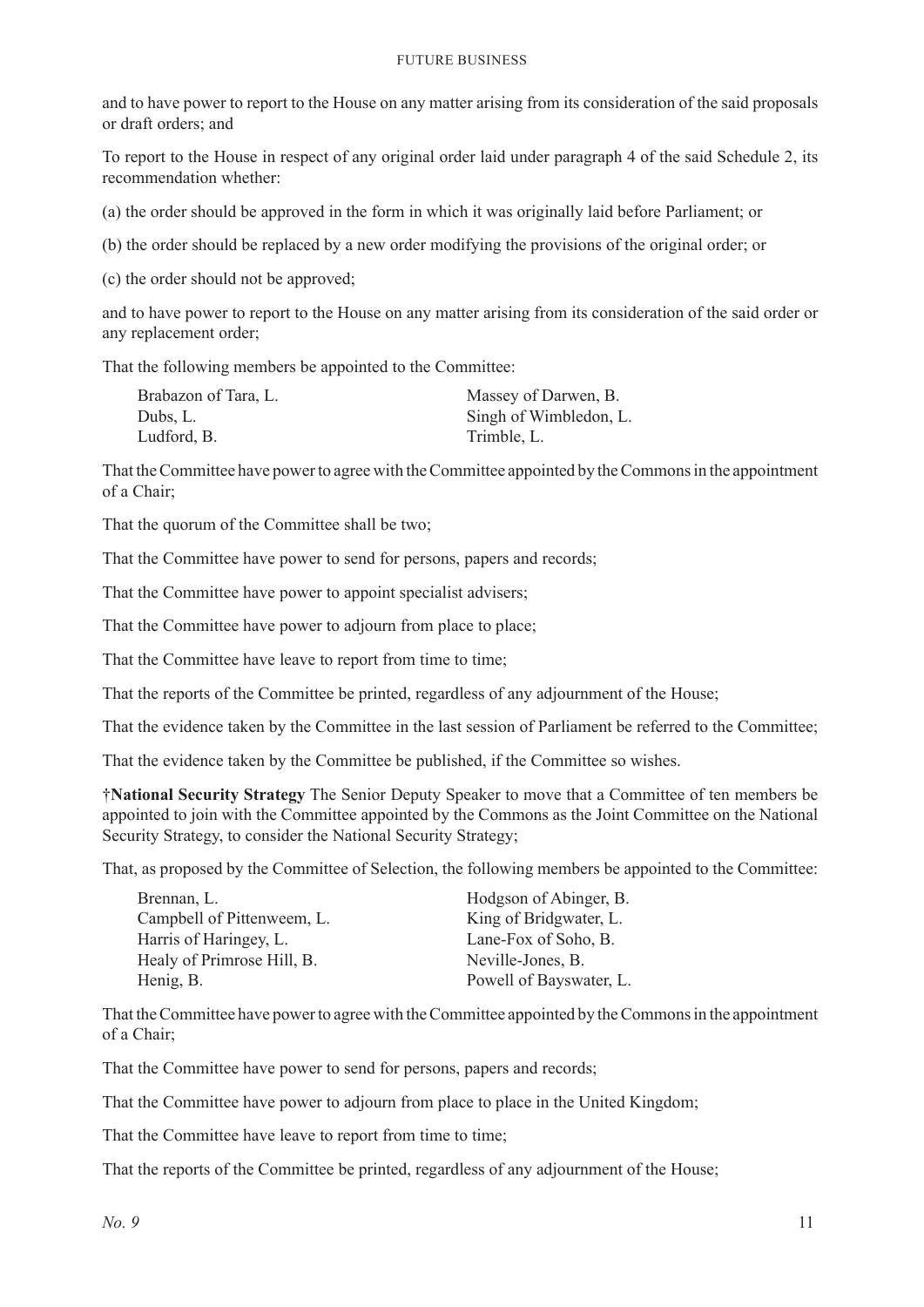That the evidence taken by the Committee in the last session of Parliament be referred to the Committee;

That the Committee have power to appoint specialist advisers;

That the evidence taken by the Committee be published, if the Committee so wishes.

†**Statutory Instruments** The Senior Deputy Speaker to move that in accordance with Standing Order 73 and the resolution of the House of 16 December 1997, that, as proposed by the Committee of Selection, the following members be appointed to join with a Committee of the Commons as the Joint Committee on Statutory Instruments:

Armstrong of Ilminster, L. Colgrain, L. Haskel, L. Morris of Handsworth, L.

Newlove, B. Rowe-Beddoe, L. Scott of Needham Market, B.

That the Committee have power to agree with the Committee appointed by the Commons in the appointment of a Chair;

That the Committee have power to send for persons, papers and records;

That the Committee have leave to report from time to time;

That the reports of the Committee be printed, regardless of any adjournment of the House.

†**Democracy and Digital Technologies** The Senior Deputy Speaker to move that Baroness McGregor-Smith be appointed a member of the Committee in place of Lord Dobbs.

†**Social and Economic Impact of the Gambling Industry** The Senior Deputy Speaker to move that Lord Parkinson of Whitley Bay be appointed a member of the Committee.

**Health Service Safety Investigations Bill [HL]** Second Reading [Baroness Blackwood of North Oxford]

If the bill is read a second time, Baroness Blackwood of North Oxford to move that the bill be committed to a Committee of the Whole House.

#### **Wednesday 30 October 2019 at 3.00pm**

\***Baroness Jones of Whitchurch** to ask Her Majesty's Government what is their policy on farm subsidies after 2020.

\***Baroness Neville-Rolfe** to ask Her Majesty's Government what plans they have to introduce a single national system for recycling plastics in England to maximise efficiency and encourage participation.

\***Lord Balfe** to ask Her Majesty's Government what estimate they have made of the number of additional deaths each month caused by doctors having to curtail their hours because of the rates of tax they would incur due to the pensions regime in the NHS.

*Topical oral question. Ballot to be drawn at 1pm on Monday 28 October.*

**Pension Schemes Bill [HL]** Second Reading [Baroness Stedman-Scott]

If the bill is read a second time, Baroness Stedman-Scott to move that the bill be committed to a Grand Committee.

**Sentencing (Pre-consolidation Amendments) Bill [HL]** (*Law Commission Bill*) Third Reading [Lord Keen of Elie]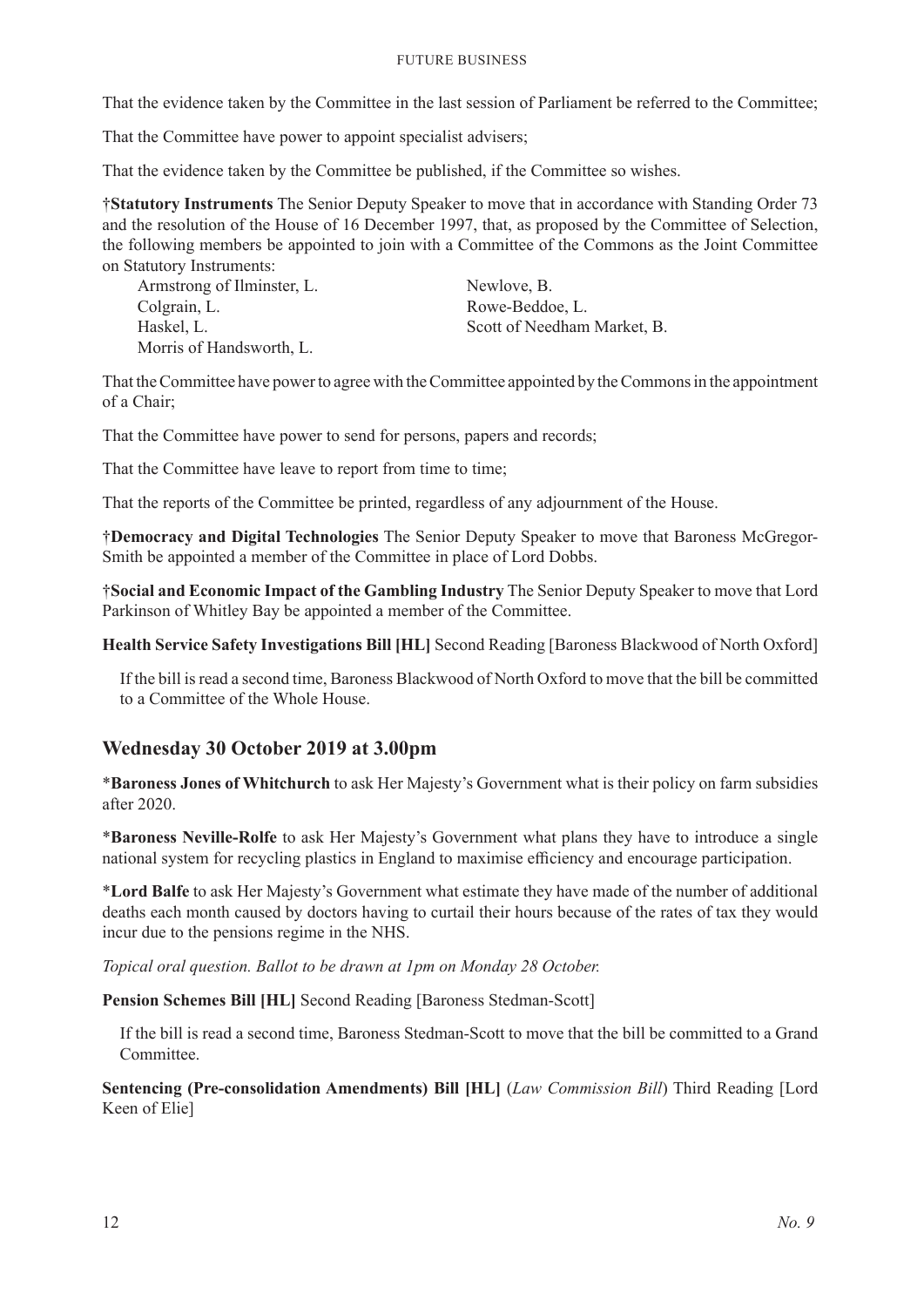#### *Grand Committee in the Moses Room at 3.45pm*

**Welfare of Animals at the Time of Killing (England and Northern Ireland) (Amendment) (EU Exit) Regulations 2019** Consideration in Grand Committee [Baroness Chisholm of Owlpen] *2nd Report from the Secondary Legislation Scrutiny Committee*

**Agriculture, Environment and Rural Affairs (Amendment) (Northern Ireland) (EU Exit) (No. 2) Regulations 2019** Consideration in Grand Committee [Baroness Chisholm of Owlpen]

**Common Fisheries Policy and Animals (Amendment etc.) (EU Exit) Regulations 2019** Consideration in Grand Committee [Lord Gardiner of Kimble] *2nd Report from the Secondary Legislation Scrutiny Committee*

**Railways (Safety, Access, Management and Interoperability) (Miscellaneous Amendments and Transitional Provision) (EU Exit) Regulations 2019** Consideration in Grand Committee [Baroness Vere of Norbiton] *2nd Report from the Secondary Legislation Scrutiny Committee*

### **Thursday 31 October 2019 at 11.00am**

\***Lord Dubs** to ask Her Majesty's Government what is their response to the demands of Extinction Rebellion.

\***Baroness Northover** to ask Her Majesty's Government what plans they have made to coordinate joint engagement on foreign affairs with European Union member states if the United Kingdom leaves the European Union.

\***Baroness Hussein-Ece** to ask Her Majesty's Government, following the death of a newborn baby in HMP Bronzefield, whose mother reportedly gave birth alone in a cell with no medical care, what action they are taking to ensure that vulnerable pregnant women have access to good quality healthcare, and are safe, in prison.

*Topical oral question. Ballot opens at 3pm on Friday 25 October, to be drawn at 1pm on Tuesday 29 October.*

**Lord Bourne of Aberystwyth** to move that this House takes note of the Phase 1 report of the Grenfell Tower Inquiry.

**Lord McInnes of Kilwinning** to move that this House takes note of Her Majesty's Government's international development work to promote the sustainable use of natural resources and prevent biodiversity loss.

#### **Monday 4 November 2019 at 2.30pm**

**Baroness Wilcox of Newport** and

**Baroness Blower** will be introduced.

\***Baroness McIntosh of Pickering** to ask Her Majesty's Government what will be the arrangements for environmental protection and upholding environmental standards between the date of the United Kingdom leaving the European Union and the establishment of any new environmental regulation regime.

\***Baroness Miller of Chilthorne Domer** to ask Her Majesty's Government what assessment they have made of the National Biodiversity Network report *State of Nature 2019.*

\***Baroness Garden of Frognal** to ask Her Majesty's Government what guidance they have given to universities recruiting European Union students on courses longer than three years concerning the eligibility of such students for a visa for the duration of their studies.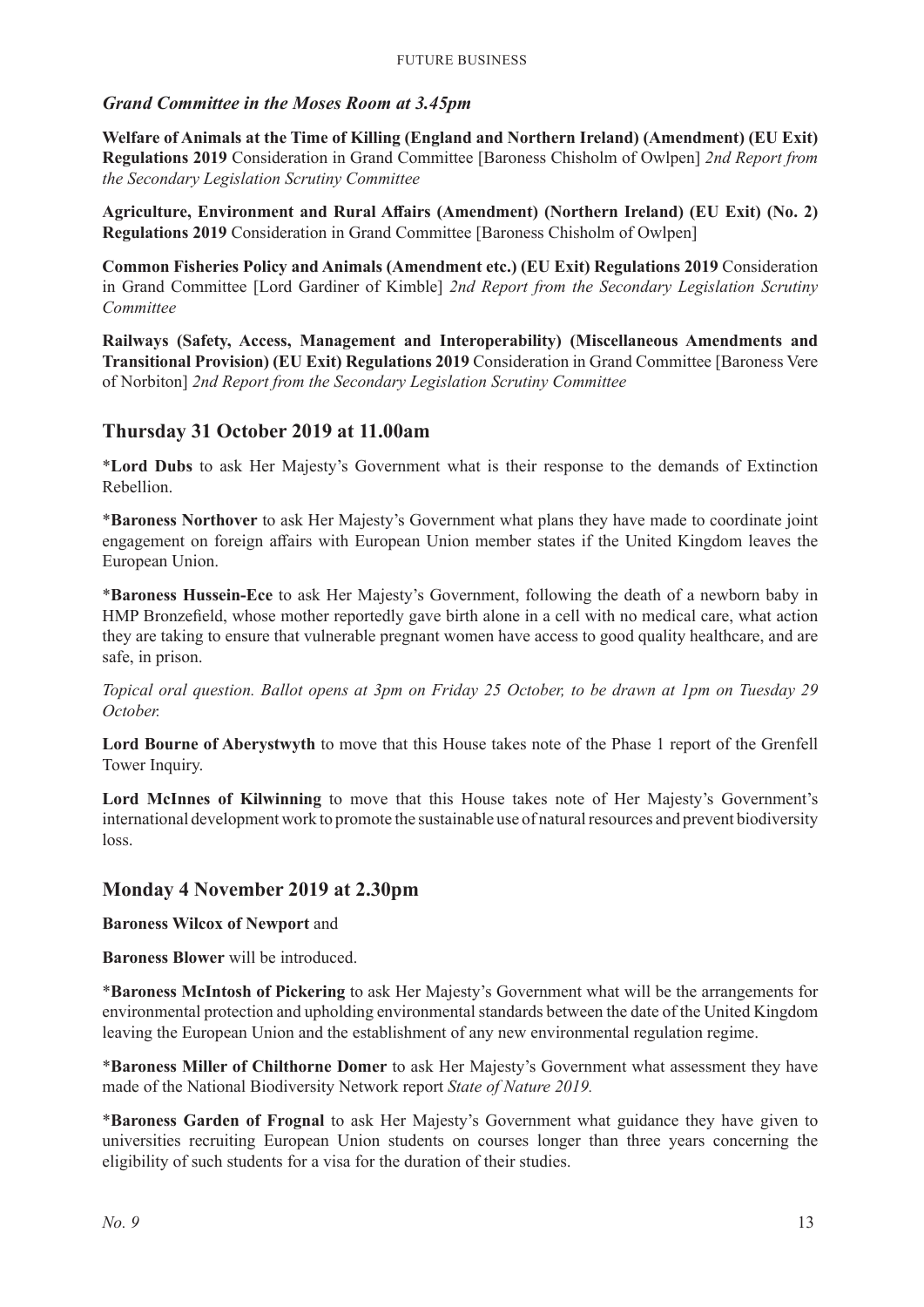\***Lord Leigh of Hurley** to ask Her Majesty's Government how many universities in England have adopted the International Holocaust Remembrance Alliance definition of anti-semitism; and what steps they intend to take in respect of those which have not. [I]

### **Tuesday 5 November 2019 at 2.30pm**

**Lord Choudrey** and

**Baroness Ritchie of Downpatrick** will be introduced.

\***Lord Aberdare** to ask Her Majesty's Government what assessment they have made of the prevalence and impact of malnutrition among people in health and social care settings; and what steps they are taking to prevent it.

\***Lord Jordan** to ask Her Majesty's Government what guidance they have given to the housebuilding sector in order to reduce the number of accidents within the home.

\***Lord Clement-Jones** to ask Her Majesty's Government what assessment they have made of the recommendations of the report of the Digital Competition Expert Panel, *Unlocking Digital Competition*, published on 13 March.

### **Wednesday 6 November 2019 at 3.00pm**

\***Lord Scriven** to ask Her Majesty's Government what improvements they expect in protecting human rights in Bahrain after the visit of Bahraini officials to courts and probation centres in the United Kingdom.

\***Lord Addington** to ask Her Majesty's Government what steps they are taking to remove unnecessary bureaucracy and process from the identification and allocation of appropriate resources to help those with special educational needs within the school system.

\***Lord Cormack** to ask Her Majesty's Government what plans they have to provide financial assistance towards the maintenance of the fabric of cathedrals in England.

### **Thursday 7 November 2019 at 11.00am**

\***Lord Fox** to ask Her Majesty's Government, further to the delays to the construction of Hinkley Point C, what is their revised strategy for zero carbon energy generation.

\***Lord Hussain** to ask Her Majesty's Government what assessment they have made of the human rights situation in Indian-administered Jammu and Kashmir.

\***Lord Foulkes of Cumnock** to ask Her Majesty's Government what discussions they have had with the BBC to address the funding of free TV licences for people over 75. [I]

*Topical Question for Short Debate. Ballot opens at 10am on Monday 28 October, to be drawn at 12 noon on Tuesday 29 October.*

### **Monday 11 November 2019 at 2.30pm**

\***The Lord Bishop of St Albans** to ask Her Majesty's Government what assessment they have made of the relationship between online gaming and gambling.

\***Lord Harries of Pentregarth** to ask Her Majesty's Government what representations they are making to the government of Indonesia to ensure free access to West Papua for non-governmental organisations and the media.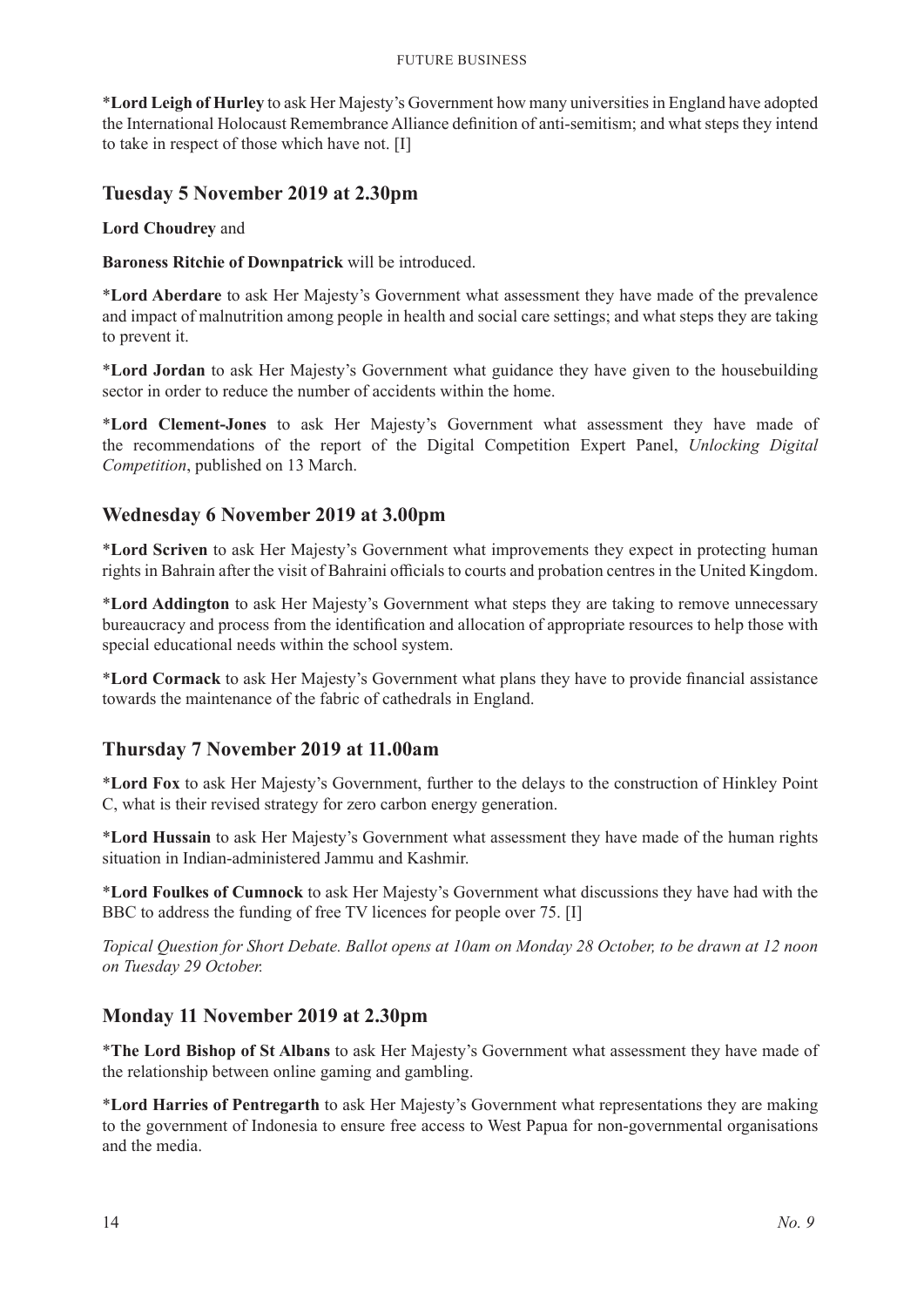\***Baroness Bull** to ask Her Majesty's Government what assessment they have made of the reporting and referral rates for vertebral fractures across the United Kingdom.

\***Lord Black of Brentwood** to ask Her Majesty's Government what steps they are taking to end impunity for those responsible for violence against journalists in the Commonwealth and globally, including in respect of the murders of Christopher Allen and Daphne Caruana Galizia. [I]

### **Tuesday 12 November 2019 at 2.30pm**

\***Lord Suri** to ask Her Majesty's Government what plans they have to ensure the protection of the right to freedom of religion or belief in their international development policies.

\***Lord Hoyle** to ask Her Majesty's Government what plans they have to ensure the sovereignty of the people and government of Gibraltar when the United Kingdom leaves the European Union.

\***Lord Beith** to ask Her Majesty's Government what plans they have, if any, to change the system for appointments to the Supreme Court.

### **Wednesday 13 November 2019 at 3.00pm**

\***Lord Selkirk of Douglas** to ask Her Majesty's Government what plans they have to support the establishment of educational provision at the planned memorial at Ver-sur-Mer to those under British command at the D-Day landings.

\***Baroness Redfern** to ask Her Majesty's Government what assessment they have made of the effect of vaping on public health.

\***Baroness Boycott** to ask Her Majesty's Government what steps they are taking to monitor the standards of free school meals.

### **Thursday 14 November 2019 at 11.00am**

\***Baroness Seccombe** to ask Her Majesty's Government what plans they have (1) to make cricket more accessible for younger generations, and (2) to add televised cricket competitions to the list of sporting events that must be offered to the main free-to-air terrestrial broadcasters.

\***Lord Kirkhope of Harrogate** to ask Her Majesty's Government, following the publication of *Transforming children and young people's mental health provision: a green paper* in December 2017, what progress they have made in reducing waiting times for additional support for children and young people, particularly through mental health support teams and the Link Programme.

\***Lord Campbell-Savours** to ask Her Majesty's Government what assessment they have made of the handling of sexual offences by police.

### **Monday 18 November 2019 at 2.30pm**

\***Baroness Bennett of Manor Castle** to ask Her Majesty's Government what plans they have to promote an increase in the percentage of land under organic management, in particular through the use of government procurement.

\***Baroness Lister of Burtersett** to ask Her Majesty's Government what plans they have for the uprating of working-age social security benefits once the current four-year freeze ends in March 2020.

\***Lord Maginnis of Drumglass** to ask Her Majesty's Government why a measure to protect veterans of the conflict in Northern Ireland was not included in the Queen's Speech.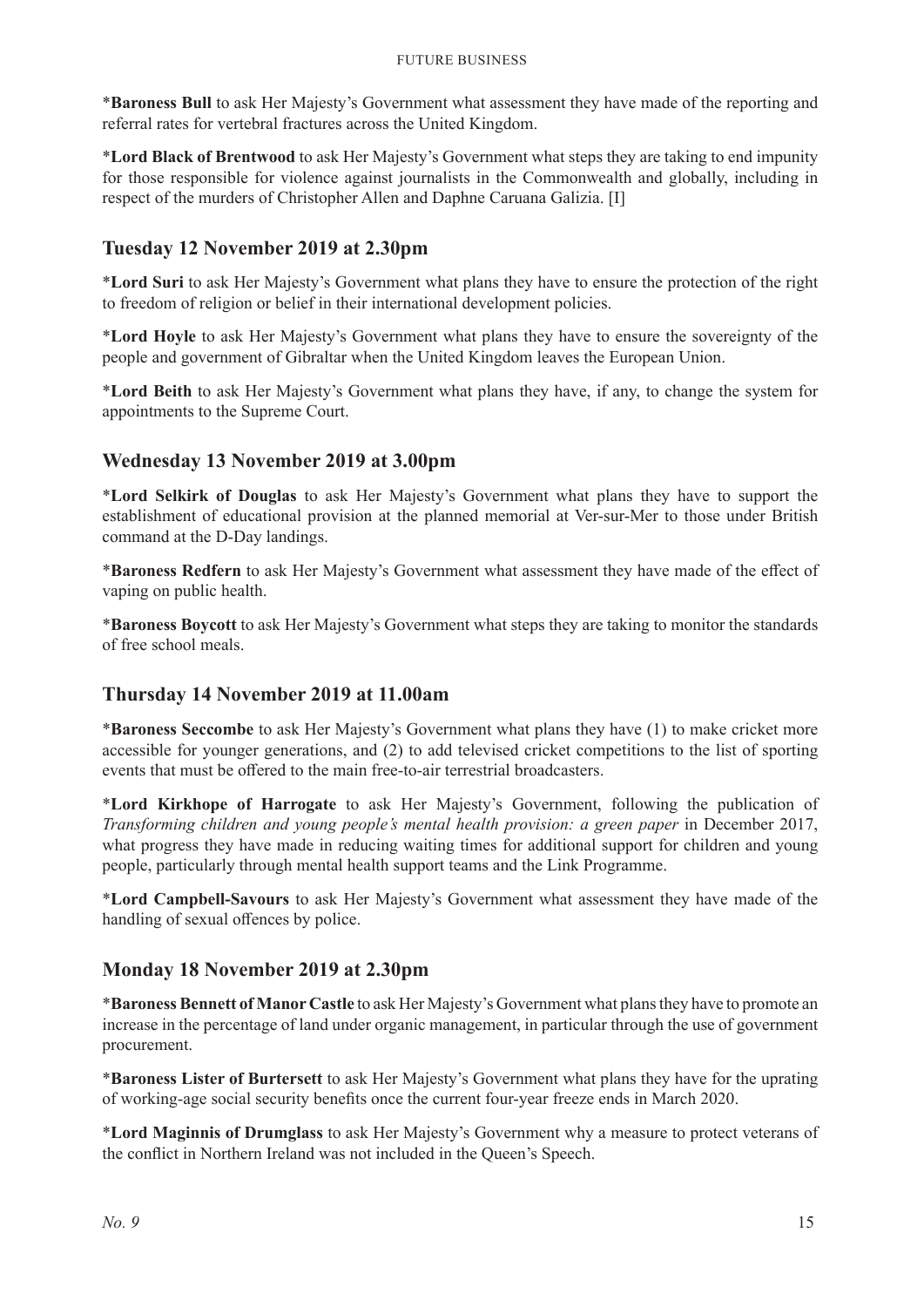\***Lord Trefgarne** to ask Her Majesty's Government what consideration they have given to re-employing recently retired police officers as part of their plans to increase the number of such officers by 20,000.

### **Tuesday 19 November 2019 at 2.30pm**

\***Baroness Kennedy of The Shaws** to ask Her Majesty's Government what action they intend to take in response to the report by Baroness Kennedy of The Shaws, *A perverse and ominous enterprise: the death penalty and illegal executions in Saudi Arabia*, published in July.

\***Lord Shipley** to ask Her Majesty's Government what are their plans to increase the number of social homes for rent.

\***The Lord Bishop of Gloucester** to ask Her Majesty's Government what assessment they have made of progress in implementing the Female Offender Strategy.

### **Wednesday 20 November 2019 at 3.00pm**

\***Lord Grocott** to ask Her Majesty's Government whether they plan to review the list of major sporting events that are available on free-to-air television.

\***Viscount Ridley** to ask Her Majesty's Government what assessment they have made of the World Health Organisation's decision to congratulate India for banning e-cigarettes.

\***Lord Clark of Windermere** to ask Her Majesty's Government what plans they have to reintroduce a bursary scheme for students enrolled on degree courses in nursing at English universities.

#### **Thursday 21 November 2019 at 11.00am**

†\***Lord Touhig** to ask Her Majesty's Government what plans they have to review the Sewel convention.

†\***Lord Kennedy of Southwark** to ask Her Majesty's Government what steps they are taking to reduce the number of people sleeping on the streets this winter.

†\***Baroness Kennedy of Cradley** to ask Her Majesty's Government what steps they are taking to reduce street crime.

#### **Thursday 28 November 2019 at 11.00am**

†*It is expected that there will be two motions for balloted debate taken. The ballot will close on Tuesday 5 October, to be drawn on Wednesday 6 November.*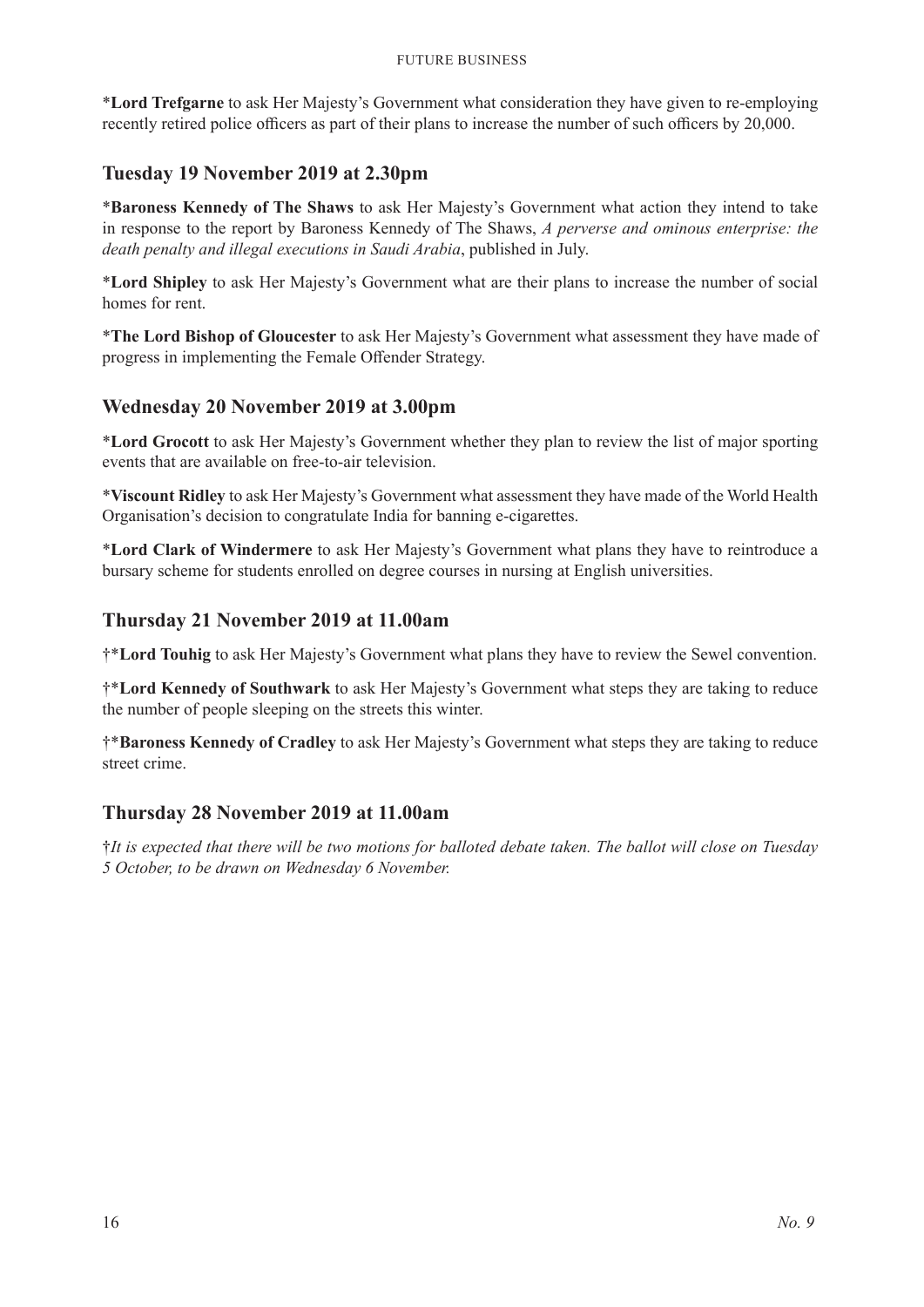### **Select Committee Reports**

*The date on which the report was published is in italics.*

**Lord Teverson** to move that this House takes note of the Report from the European Union Committee *Fisheries: implementation and enforcement of the EU landing obligation* (26th Report, Session 2017–19, HL Paper 276). *8 February*

**Lord Boswell of Aynho** to move that this House takes note of the Report from the European Union Committee *Beyond Brexit: how to win friends and influence people* (35th Report, Session 2017–19, HL Paper 322). *25 March*

**Lord Saville of Newdigate** to move that this House takes note of the Report from the Select Committee on the Bribery Act 2010 *The Bribery Act 2010: post-legislative scrutiny* (HL Paper 303, Session 2017– 19). *14 March*

**Lord Patel** to move that this House takes note of the Report from the Science and Technology Committee *Forensic science and the criminal justice system: a blueprint for change* (3rd Report, Session 2017–19, HL Paper 333). *1 May*

**Lord Teverson** to move that this House takes note of the Report from the European Union Committee *The EU fisheries landing obligation: six months on* (43rd Report, Session 2017–19, HL Paper 395). *16 July*

**Baroness Taylor of Bolton** to move that this House takes note of the Report from the Constitution Committee *Parliamentary Scrutiny of Treaties* (20th Report, Session 2017–19, HL Paper 345). *30 April*

**Lord Whitty** to move that this House takes note of the Report from the European Union Committee *Brexit: road, rail and maritime transport* (39th Report, Session 2017–19, HL Paper 355). *21 May*

**Lord Boswell of Aynho** to move that this House takes note of the Report from the European Union Committee *Scrutiny of international agreements: lessons learned* (42nd Report, Session 2017–19, HL Paper 387). *27 June*

**Lord True** to move that this House takes note of the Report from the Select Committee on Intergenerational Fairness and Provision *Tackling intergenerational unfairness* (HL Paper 329, Session 2017–19, ). *25 April*

**Lord Forsyth of Drumlean** to move that this House takes note of the Report from the Economic Affairs Committee *Rethinking High Speed 2* (6th Report, Session 2017–19, HL Paper 359). *16 May*

**Lord Howell of Guildford** to move that this House takes note of the Report from the International Relations Committee *The UK's relationship with the Pacific Alliance* (8th Report, Session 2017–19, HL Paper 386). *26 June*

**Lord Forsyth of Drumlean** to move that this House takes note of the Report from the Economic Affairs Committee *Social care funding: time to end a national scandal* (7th Report, Session 2017–19, HL Paper 392). *4 July*

### **Motion Relating to Delegated Legislation**

**Lord Hodgson of Astley Abbotts** to move that this House regrets that the Her Majesty's Government have not complied with the review procedures laid down in the Civil Liability Act 2018 in respect of the Damages (Personal Injury) Order 2019. *58th Report, Session 2017–19, from the Secondary Legislation Scrutiny Committee*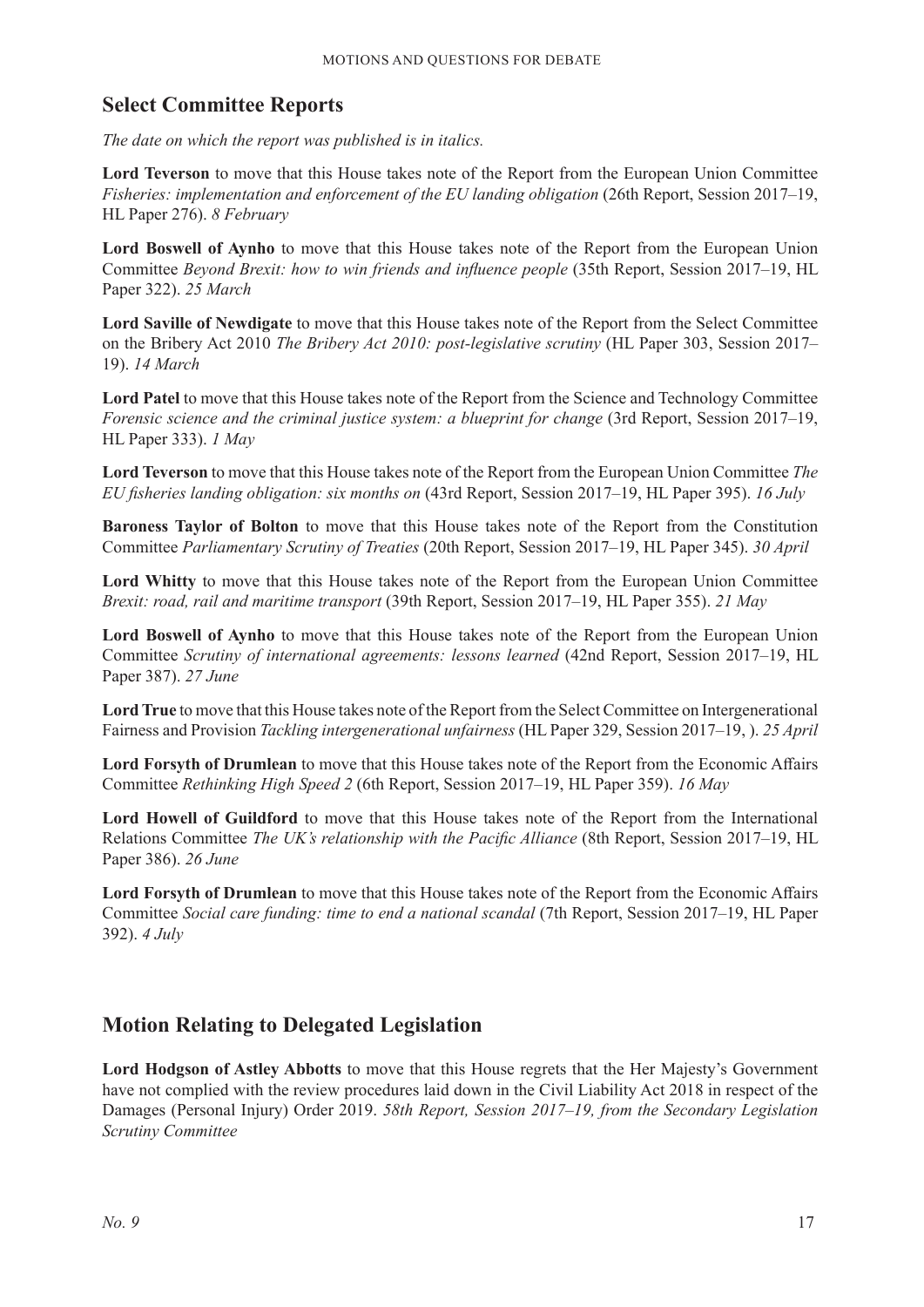### **Motion Relating to Treaties**

**Baroness Donaghy** to move that this House takes note of the Free Trade Agreement between the United Kingdom of Great Britain and Northern Ireland and the Republic of Korea (CP 167), laid before the House on 9 September. *1st Report from the European Union Committee*

### **Questions for Short Debate**

*Time limit 1 hour or 1½ hours.*

**Baroness Neville-Rolfe** to ask Her Majesty's Government whether they will set out their strategy for meeting future housing needs. (*14 October*)

**The Lord Bishop of Newcastle** to ask Her Majesty's Government what steps they are taking to support young people experiencing mental ill health. (*14 October*)

**Lord Grocott** to ask Her Majesty's Government what assessment they have made of the operation of the constitution of the United Kingdom. (*14 October*)

**Viscount Waverley** to ask Her Majesty's Government what plans they have to establish a mechanism to inform parliamentarians when  $(1)$  the governments, or  $(2)$  the legislatures of other countries  $(a)$  make statements on, (b) debate, or (c) ask questions about their bilateral relations with the United Kingdom. (*14 October*)

**Lord Hunt of Kings Heath** to ask Her Majesty's Government what plans they have to introduce minimum unit pricing for alcoholic drinks. (*14 October*)

**Lord Addington** to ask Her Majesty's Government what steps they are taking to remove unnecessary bureaucracy from the allocation of appropriate support for those with special educational needs. (*14 October*)

**Lord Brooke of Alverthorpe** to ask Her Majesty's Government what steps they will take (1) to implement the recommendations of the outgoing Chief Medical Officer's independent report on childhood obesity, and (2) to amend the obesity strategy. (*14 October*)

**Lord Naseby** to ask Her Majesty's Government, in the light of the progress made by the government of Sri Lanka since the adoption of the United Nations Human Rights Council Resolutions 30/1 (in 2015) and 34/1 (in 2017), what consideration they have given to withdrawing their sponsorship of those resolutions. (*14 October, as amended on 15 October*)

**Lord Boateng** to ask Her Majesty's Government what assessment they have made of the progress of reconstruction efforts in the cyclone-affected areas of Mozambique, Malawi and Zimbabwe. (*14 October*)

**Lord Black of Brentwood** to ask Her Majesty's Government what assessment they have made of the impact of Brexit on (1) the music industry, and (2) musicians in the United Kingdom. (*14 October*)

**Lord Farmer** to ask Her Majesty's Government what they are doing to reduce parental conflict and improve relationship stability. (*14 October*)

**Baroness Jolly** to ask Her Majesty's Government what assessment they have made of the impact of treatment by (1) unregulated, and (2) unregistered people offering psychotherapy or counselling services upon the mental health and wellbeing of their clients. (*14 October*)

**Lord Balfe** to ask Her Majesty's Government what assessment they have made of the report of the independent Airline Insolvency Review, published on 9 May; and what action they intend to take to implement the report's conclusions. (*14 October*) [I]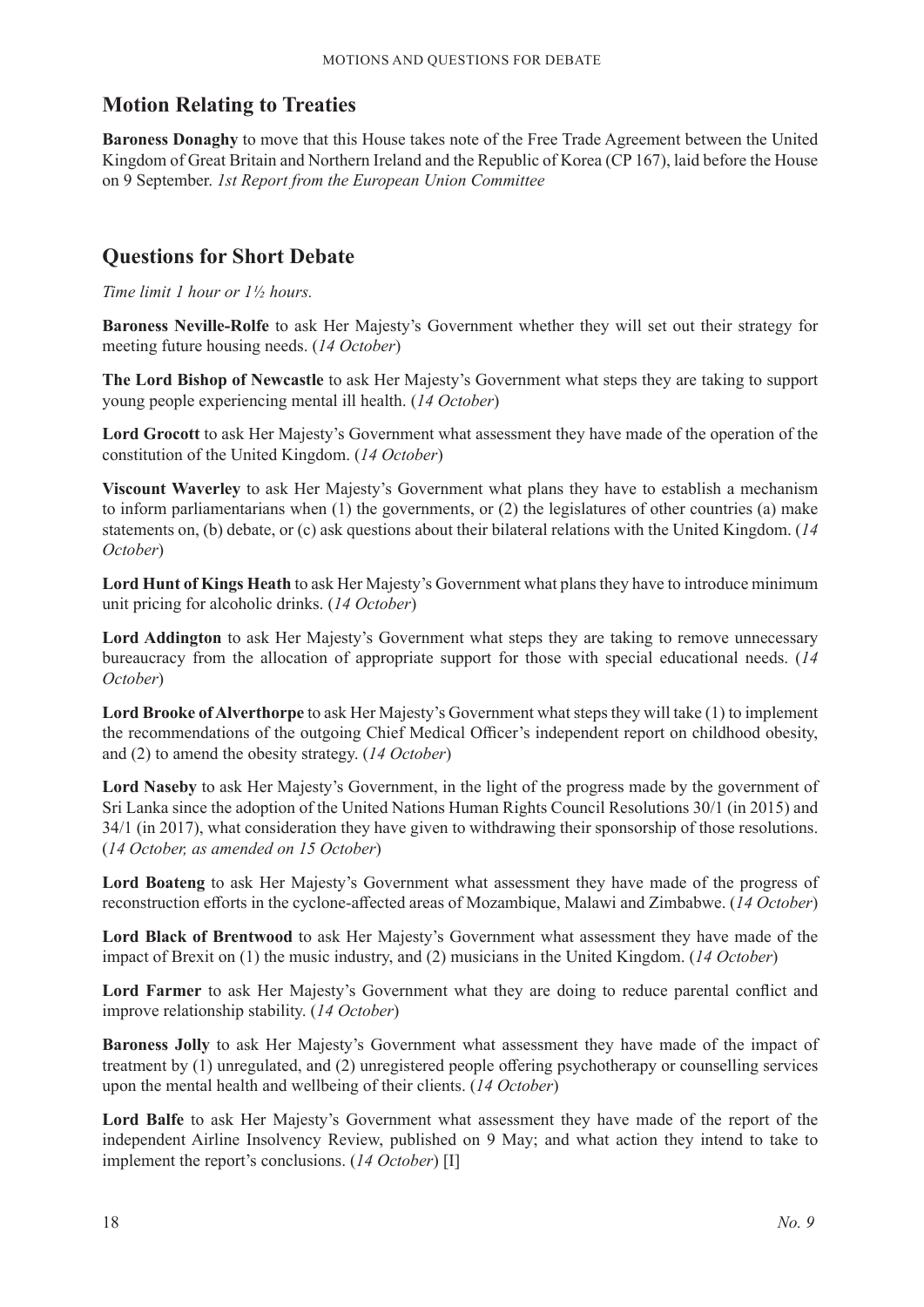**Baroness Walmsley** to ask Her Majesty's Government what plans they have to improve the efficiency of courts in England and Wales. (*14 October*)

**Lord Lexden** to ask Her Majesty's Government what assessment they have made of the progress of partnership work between maintained and independent schools. (*14 October*)

Lord Bird to ask Her Majesty's Government what plans they have to (1) recognise formally, and (2) protect the interests of future generations. (*14 October*)

**Lord Berkeley** to ask Her Majesty's Government what steps they will take to ensure a zero carbon economy in the United Kingdom by 2040. (*14 October, as amended on 15 October*)

**Lord Loomba** to ask Her Majesty's Government what steps they are taking to ensure the Commonwealth Summit commitment to 12 years of quality education for all girls is achieved. (*14 October*)

**Lord Sharkey** to ask Her Majesty's Government what assessment they have made of the case for extending the regulatory perimeter for the financial services industry to include (1) commercial lending, and (2) all activities related to mortgage administration. (*14 October*)

**Baroness Finlay of Llandaff** to ask Her Majesty's Government how they will improve the support provided by health and social care services to people experiencing sudden bereavement. (*14 October*)

**Lord Alton of Liverpool** to ask Her Majesty's Government how they intend to respond to the findings of the Independent Tribunal into Forced Organ Harvesting from Prisoners of Conscience in China. (*14 October*)

**Lord Bruce of Bennachie** to ask Her Majesty's Government what assessment they have made of the contribution of the oil and gas industry to achieving net zero carbon emissions in the United Kingdom. (*14 October*)

**Lord Crisp** to ask Her Majesty's Government what plans they have to celebrate the international Year of the Nurse and Midwife in 2020. (*14 October*)

**Baroness Randerson** to ask Her Majesty's Government what progress they have made in (1) reducing emissions from transport, and (2) improving air quality. (*14 October*)

**The Lord Bishop of St Albans** to ask Her Majesty's Government what assessment they have made of the report by Church Action for Tax Justice, *Tax for the Common Good*, published on 19 February. (*14 October*)

**Baroness Cox** to ask Her Majesty's Government what progress they have made in implementing the first recommendation of *The independent review into the application of sharia law in England and Wales*, published in February 2018, to protect Muslim women who are suffering from the effects of gender discrimination associated with entering into an Islamic marriage which is not civilly registered. (*14 October*)

**Lord Cormack** to ask Her Majesty's Government how they will draw attention to the Year of Cathedrals and Pilgrimage in 2020. (*14 October*)

**Lord Greaves** to ask Her Majesty's Government what assessment they have made of the prospects for United Kingdom citizens (1) resident, or (2) working in the European Union after Brexit. (*14 October*)

**Lord Kennedy of Southwark** to ask Her Majesty's Government what action they are taking to support good governance and best practice in football in all tiers of the game. (*14 October*)

**Lord McConnell of Glenscorrodale** to ask Her Majesty's Government what actions they are taking to deliver United Nations Sustainable Development Goal 16 on peace, justice and strong institutions. (*14 October*)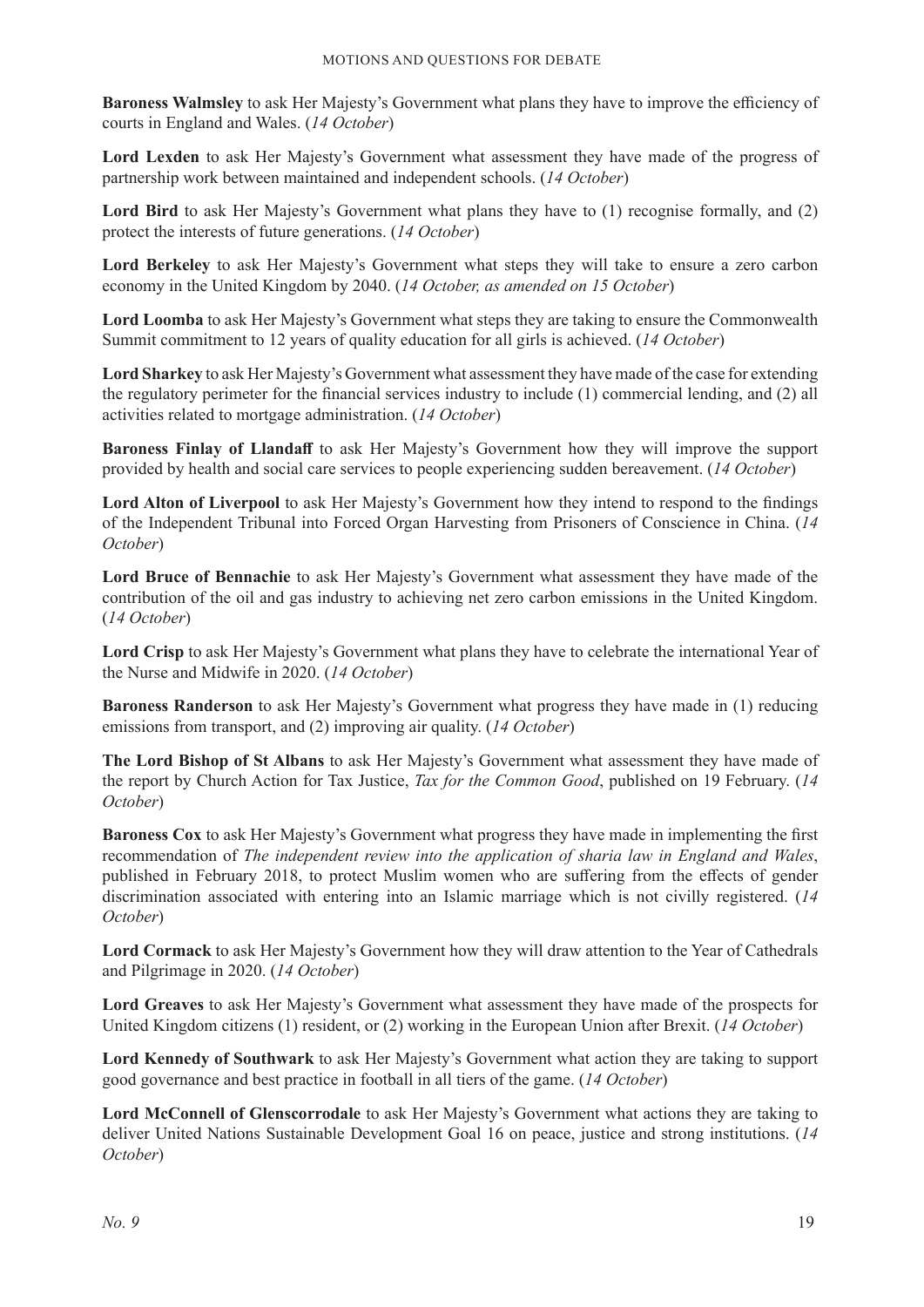**Lord Oates** to ask Her Majesty's Government whether they intend to publish a strategy setting out the United Kingdom's approach to political and economic relations with Zimbabwe. (*14 October*)

**Baroness Tyler of Enfield** to ask Her Majesty's Government what progress they have made in taking forward the actions set out in the NHS Long Term Plan Implementation Framework, published on 27 June, to tackle mental health workforce shortages, in particular the provision of five year indicative financial allocations to local health systems. (*14 October*)

**Lord Wigley** to ask Her Majesty's Government what is the current average net income per capita for (1) England, (2) Wales, (3) Scotland, (4) Northern Ireland, and (5) the United Kingdom. (*14 October*)

**Lord Lucas** to ask Her Majesty's Government what plans they have to ensure that at least half of the communal changing or toilet facilities offered in public buildings are reserved for women only. (*14 October*)

**The Lord Bishop of Gloucester** to ask Her Majesty's Government what assessment they have made of current provision for children with a parent in prison. (*14 October*)

**Baroness Gardner of Parkes** to ask Her Majesty's Government what assessment they have made of the provision of National Health Service dental services. (*14 October*)

**The Lord Bishop of Bristol** to ask Her Majesty's Government what steps they are taking to raise awareness of modern slavery and human trafficking in the United Kingdom; and what support is being offered to victims of these crimes. (*14 October*)

**Baroness Thornton** to ask Her Majesty's Government what assessment they have made of the impact on young people of having to wait up to a year to receive mental health treatment. (*14 October*)

**Lord Dubs** to ask Her Majesty's Government what steps they are taking (1) to ensure that child refugees have access to safe and legal routes to the United Kingdom, and (2) to provide full support to those refugees on arrival. (*15 October*)

**Baroness Boycott** to ask Her Majesty's Government what steps they are taking to promote a reduction in the consumption of meat. (*15 October*)

**Lord Harris of Haringey** to ask Her Majesty's Government what assessment they have made of community and societal resilience to withstand major emergencies and what steps, if any, they are taking to bolster such resilience. (*15 October*)

**Lord Popat** to ask Her Majesty's Government what steps they are taking (1) to raise awareness among United Kingdom businesses of commercial opportunities in African markets, and (2) to support United Kingdom exports to Africa. (*16 October*)

**Lord Chadlington** to ask Her Majesty's Government what assessment they have made of the impact of the convergence of gaming and gambling on the level of gambling-related harm in the United Kingdom. (*17 October*)

**Baroness Doocey** to ask Her Majesty's Government what assessment they have made of the impact of National Health Service charges on vulnerable groups of migrant women. (*17 October*)

Lord Young of Cookham to ask Her Majesty's Government what progress they have made towards ending smoking in England by 2030. (*19 October, as amended on 21 October*)

**Baroness Thomas of Winchester** to ask Her Majesty's Government what plans they have to review Personal Independence Payment assessments in the light of 75 per cent of appeals being successful. (*19 October*)

**Baroness Jones of Moulsecoomb** to ask Her Majesty's Government what assessment they have made of the use of civil injunctions to restrict the right to protest. (*23 October*)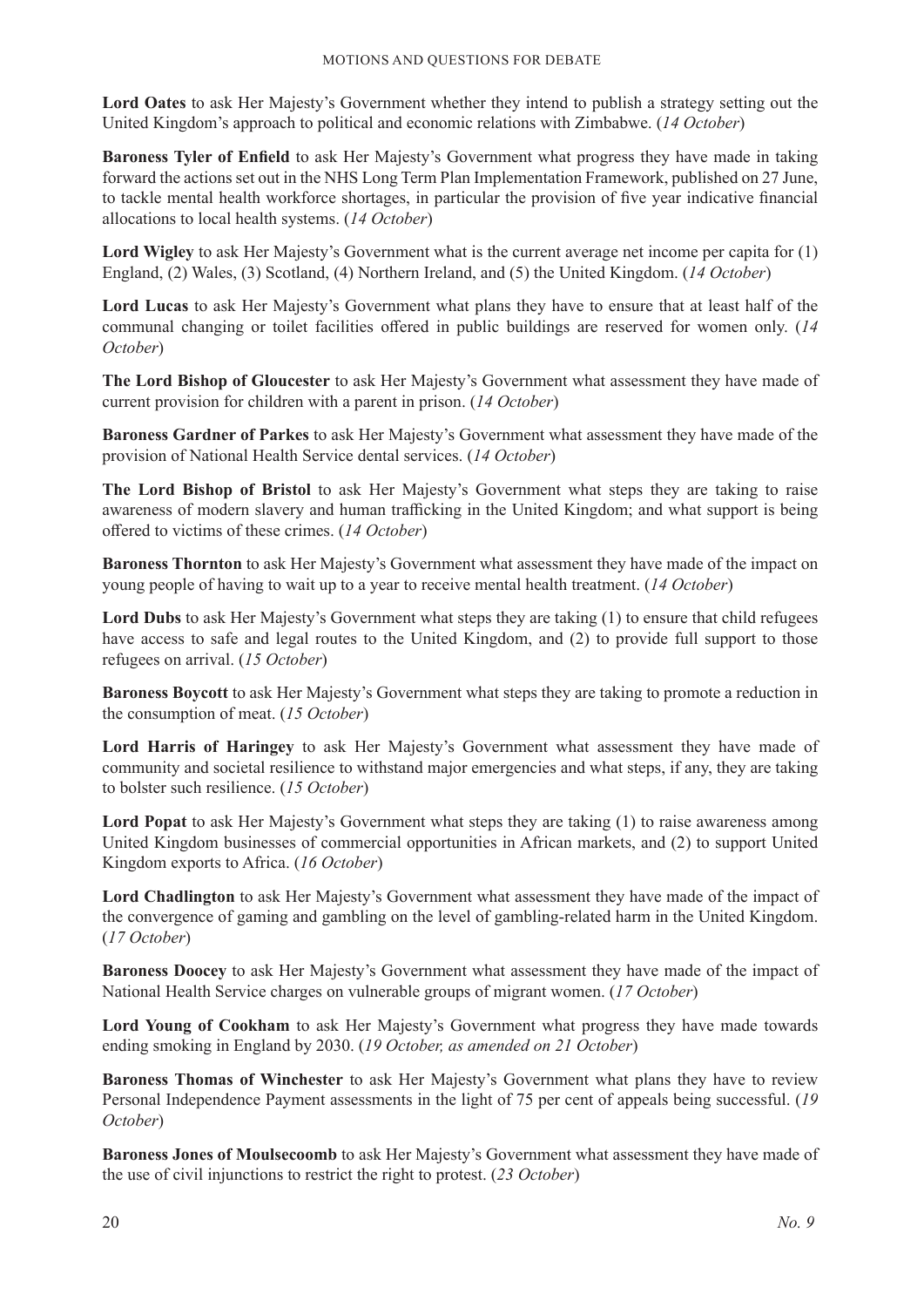### **Questions for Written Answer**

*Tabled on 24 October and due for answer by 7 November.*

**Lord Blencathra** to ask Her Majesty's Government what assessment they have made of the reported use of white phosphorus against the Kurds by the government of Turkey. HL381

**Lord Blencathra** to ask Her Majesty's Government what consideration they have given to consulting other NATO members about expelling Turkey for reportedly committing war crimes. HL382

**Baroness Coussins** to ask Her Majesty's Government, further to the Written Answer by Baroness Goldie on 22 October (HL21, previously HL18069), what is the new policy relating to threats to and intimidation of interpreters in theatre in Afghanistan; and how it differs from the previous policy. HL383

Lord Empey to ask Her Majesty's Government (1) how, and (2) which, goods and agricultural products will be treated differently (a) in, and (b) from, Northern Ireland as a result of Northern Ireland (i) remaining in the EU Single Market, and (ii) implementing EU Customs protocols, as outlined in the latest EU Withdrawal Agreement. The state of the state of the state of the state of the HL384

**Lord Empey** to ask Her Majesty's Government what consultation they undertook in regard to Northern Ireland's interests before finalising the latest the EU Withdrawal Agreement. HL385

**Lord Foulkes of Cumnock** to ask Her Majesty's Government, further to their announcement in June that the Smart Export Guarantee (SEG) will come into force from 1 January 2020 and that there will be five eligible low-carbon technology types for the proposed SEG Tariff, namely solar photovoltaic, wind, micro combined heat and power, and hydro and anaerobic digestion, whether eligible utilities will be required to offer a single SEG Tariff to community generators, regardless of generation type; or whether they will be required to offer one tariff for each technology type. HL386

**Lord Fox** to ask Her Majesty's Government when they (1) received, and (2) will publish, the report by Sir Adrian Smith and Prof. Graeme Reid *Future frameworks for international collaboration on research and innovation.* HL387

**Lord Hannay of Chiswick** to ask Her Majesty's Government how many 50p coins were minted to mark the exit of the UK from the EU on (1) 29 March, and (2) 31 October; what was the cost of those operations; and what has been done with the coins so minted. 
HL388

**Lord Hanningfield** to ask Her Majesty's Government whether the tobacco industry operating in the UK is covered by the EU Directive 94/62/EC on Packaging and Packaging Waste and its subsequent revisions; and what assessment they have made of the effectiveness of that Directive on addressing smoking-related litter. HL389

**Lord Hanningfield** to ask Her Majesty's Government what assessment they have made of the inclusion of the UK tobacco industry in any extended producer-responsibility regime to address smoking related litter. HL390

**Baroness Hayter of Kentish Town** to ask Her Majesty's Government what assessment they have made of whether surveyors are returning zero valuations on properties in high-rise buildings by citing the Government's Advice Note 14 *Advice on external wall systems that do not incorporate Aluminium Composite Material*, published on 18 December 2018; and what steps they intend to take in response.

HL391

**Baroness Hayter of Kentish Town** to ask Her Majesty's Government what discussions they have had with industry representatives about leaseholders in high-rise buildings being unable to sell their properties due to blanket zero valuations by surveyors citing the Government's Advice Note 14 *Advice on external*  wall systems that do not incorporate Aluminium Composite Material, published on 18 December 2018.

HL392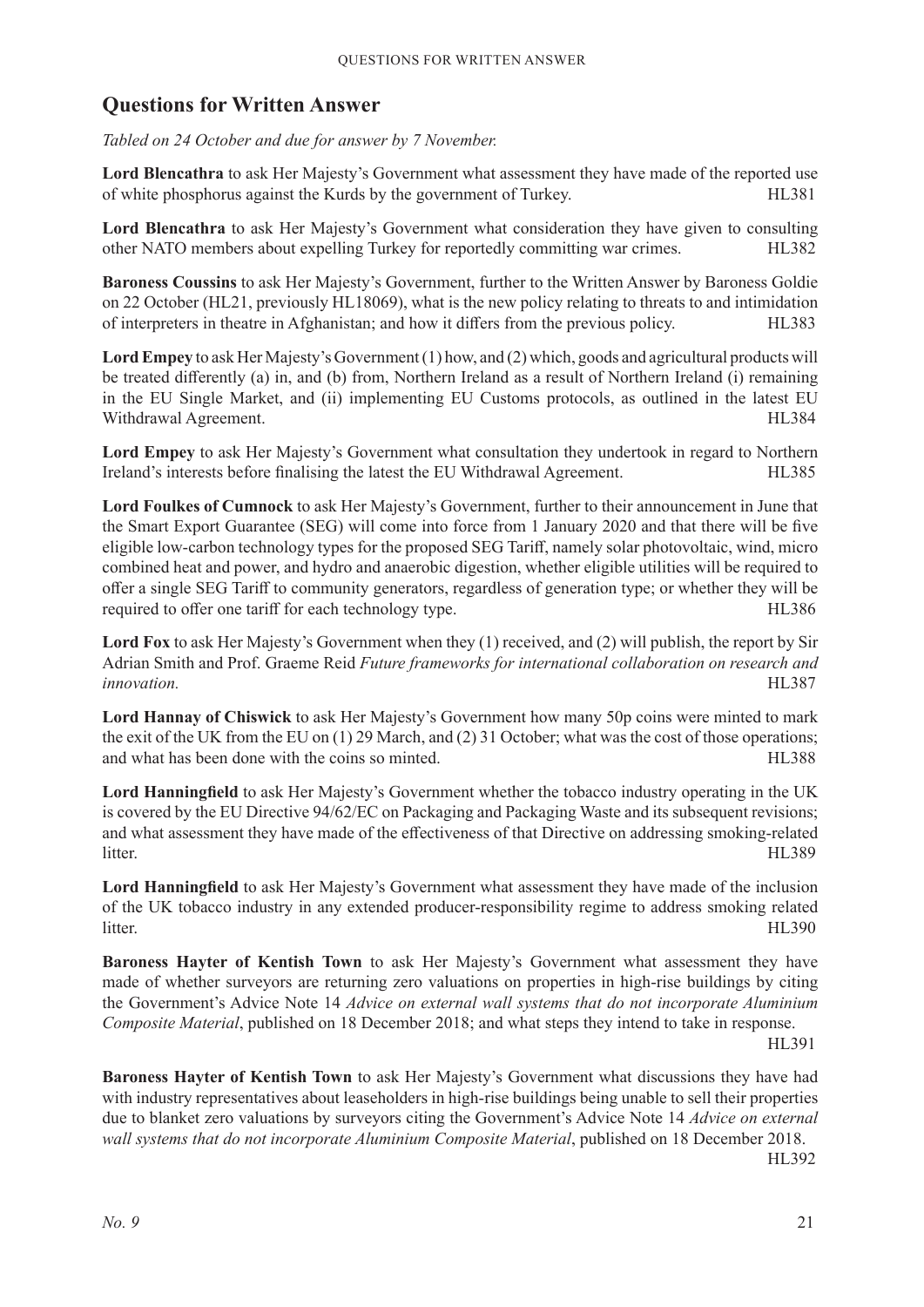**Baroness Hayter of Kentish Town** to ask Her Majesty's Government what consideration they have given to providing mortgage lenders with instruction that would prevent, and end, leaseholders in highrise buildings being unable to sell their properties due to blanket zero valuations by surveyors citing the Government's Advice Note 14 *Advice on external wall systems that do not incorporate Aluminium Composite Material*, published on 18 December 2018. 
HL393

**Lord Jones of Cheltenham** to ask Her Majesty's Government whether they intend to retain a consultantled Accident & Emergency service throughout the day at Cheltenham General Hospital; and if so, for how long. HL394

**Lord Jones of Cheltenham** to ask Her Majesty's Government what plans they have, if any, to include the option of retaining a consultant-led Accident & Emergency department at Cheltenham General Hospital in their forthcoming consultation. The state of the state of the state of the state of the state of the state of the state of the state of the state of the state of the state of the state of the state of the state of the s

**Lord Jones of Cheltenham** to ask Her Majesty's Government whether the option of removing Accident & Emergency consultants from Cheltenham General Hospital during the day will be included as part of their forthcoming consultation. The state of the state of the state of the state of the state of the state of the state of the state of the state of the state of the state of the state of the state of the state of the stat

**Lord Jones of Cheltenham** to ask Her Majesty's Government what discussions they have had with (1) the Gloucestershire Hospitals NHS Foundation Trust, and (2) Gloucestershire Clinical Commissioning Group, about the consultant-led Accident & Emergency service at Cheltenham General Hospital; and what was the outcome of those discussions. 
HL397

**Lord Jones of Cheltenham** to ask Her Majesty's Government what factors led to their consideration of removing the consultant-led Accident & Emergency service at Cheltenham General Hospital. HL398

**Lord Jones of Cheltenham** to ask Her Majesty's Government whether they intend to reinstate a 24-hours a day, seven days a week consultant-led Accident & Emergency at Cheltenham General Hospital; and if so, when. HL399

**Lord Kennedy of Southwark** to ask Her Majesty's Government what steps they are taking to prevent online and digital fraud. HL400

**Lord Kennedy of Southwark** to ask Her Majesty's Government what steps they are planning to take to prevent fake advertisements and fake news funded from unknown sources seeking to undermine parliamentary elections. HL401

**Lord Kennedy of Southwark** to ask Her Majesty's Government what plans they have to require think tanks based in the UK to be transparent about their funding sources. HL402

**Lord Kennedy of Southwark** to ask Her Majesty's Government what assessment they have made of the effect of the one per cent interest rate rise on the Public Works Loan Board 50-year new maturity loan.

HL403

**Lord Kennedy of Southwark** to ask Her Majesty's Government what is their latest assessment of the political and social situation in Zimbabwe. 
HL404

**Lord Kennedy of Southwark** to ask Her Majesty's Government what is their latest assessment of the political and social situation in Liberia.  $H L 405$ 

**The Earl of Listowel** to ask Her Majesty's Government how many families have been living in temporary accommodation in each of the last five years. HL406

**The Earl of Listowel** to ask Her Majesty's Government how many children have been living in temporary accommodation in each of the last five years. HL407

**The Earl of Listowel** to ask Her Majesty's Government what assessment they have made of the extent to which families living in temporary accommodation are experiencing isolation; and what steps they intend to take to mitigate such isolation. HL408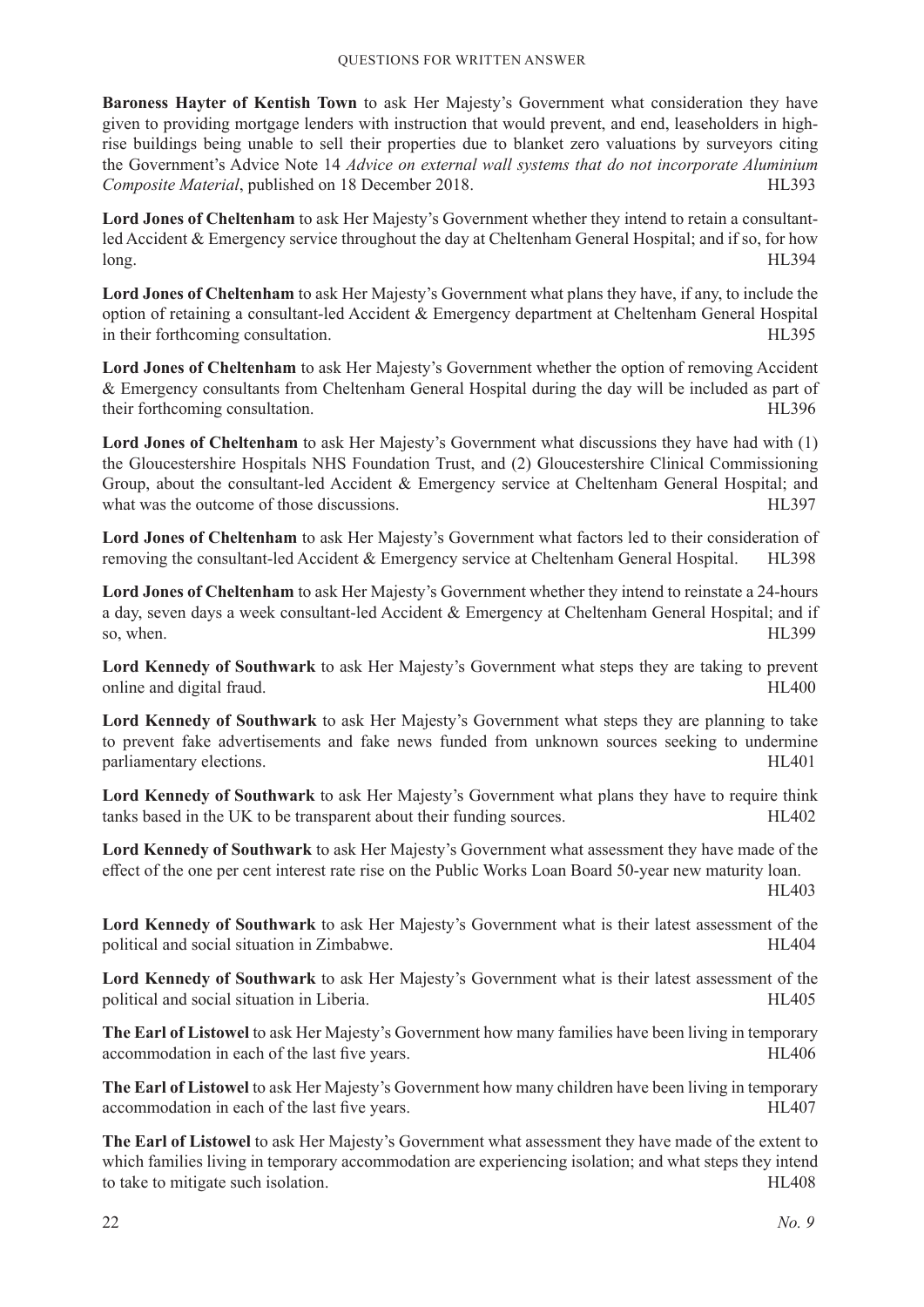**The Earl of Listowel** to ask Her Majesty's Government whether the forthcoming national bus strategy will include provision to make buses affordable for families in temporary accommodation. HL409

**Lord Myners** to ask Her Majesty's Government whether they will (1) establish an independent review into the Financial Conduct Authority's supervision of Woodford Investment Management and Link Financial Solutions, and (2) review the protections in place for investors in open-ended funds in circumstances similar to those managed by Woodford. The state of the state of the HL410

**Baroness Quin** to ask Her Majesty's Government how much the advert placed in *Le Monde* on 23 February entitled *Brexit—31st Octobe*r cost. HL411

**Baroness Quin** to ask Her Majesty's Government how many adverts they have placed in newspapers in EU27 countries alerting businesses to Brexit on 31 October; and what was the total cost of those adverts. HL412

**Lord Scriven** to ask Her Majesty's Government what percentage of those who have been held in immigration detention centres for more than 28 days in each of the last four years were granted (1) refugee status, and (2) the right to remain, in the UK. HL413

**Baroness Stern** to ask Her Majesty's Government what assessment they have made of the *Global Tuberculosis Report 2019*, published on 17 October; and what steps they intend to take to ensure that their recent investment in the Global Fund to Fight AIDS, TB and Malaria improves global access to new treatments for drug-resistant Tuberculosis. 
HL414

**Lord Storey** to ask Her Majesty's Government what estimate they have made of the number of secondary schools that have removed pupils from the school roll prior to public examinations. HL415

**Lord Storey** to ask Her Majesty's Government, in each of the last three years, (1) what was the total cost of clinical negligence cases to the NHS, (2) how many cases were resolved prior to going to court, (3) how many cases went to court; and (4) what was the percentage of those cases which were won by the NHS. HL416

**Lord Storey** to ask Her Majesty's Government what recent assessment they have made of the financial implications for the NHS of the level of damages payments issued to resolve clinical negligence claims before legal proceedings. HL417

**Lord Trefgarne** to ask the Senior Deputy Speaker what are the criteria taken into account by the Lord Speaker when he is considering whether or not to accept a Private Notice Question. HL418

**Viscount Waverley** to ask Her Majesty's Government to which UK–Russia cooperative activities in (1) Moscow, and (2) other regions of the Russian Federation, they have provided funding for over the past year. HL419

**Viscount Waverley** to ask Her Majesty's Government what were the outcomes of the UK–Kazakhstan Inter-Governmental Commission meeting, held in London on 24 October. HL420

**Viscount Waverley** to ask Her Majesty's Government under what conditions they would anticipate a rapprochement of diplomatic relations with the government of Russia. HL421

**Baroness Whitaker** to ask Her Majesty's Government what assessment they have made of the Equality and Human Rights Commission report *Gypsy and Traveller sites: the revised planning definition's impact on assessing accommodation needs*, published on 13 September. 
HL422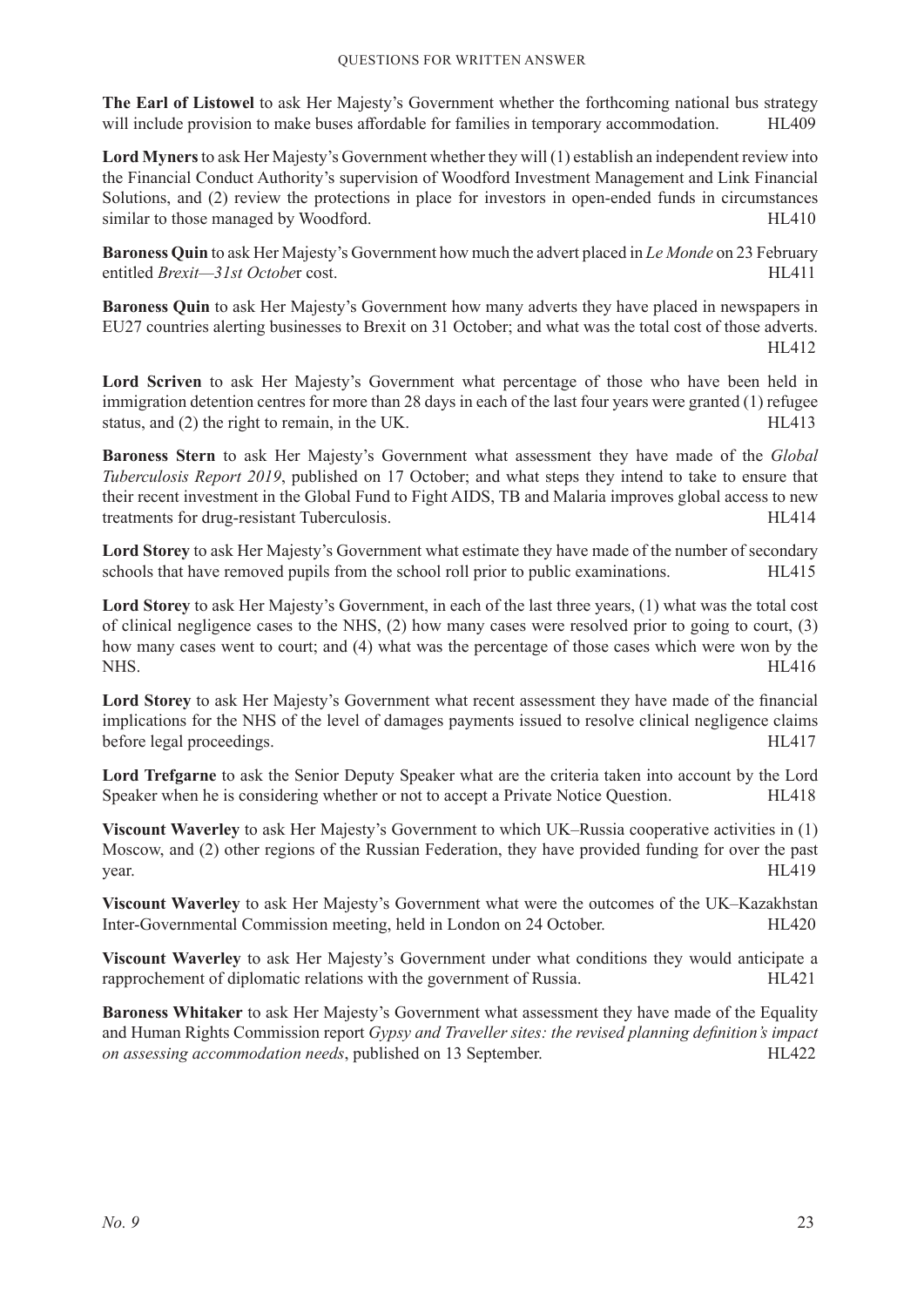## **Bills in Progress**

|                                                                                       | <b>Type of Bill</b> | To be<br>considered |
|---------------------------------------------------------------------------------------|---------------------|---------------------|
| <b>Waiting for Second Reading</b>                                                     |                     |                     |
| Divorce, Dissolution and Separation Bill [HL]                                         | Government          |                     |
| Health Service Safety Investigations Bill [HL]                                        | Government          | 29 October          |
| Pension Schemes Bill [HL] (Queen's consent to be signified)                           | Government          | 30 October          |
| Historical Institutional Abuse (Northern Ireland) Bill [HL]                           | Government          | 28 October          |
| Higher Education Cheating Services Prohibition Bill [HL]                              | Private Member's    |                     |
| Unaccompanied Asylum Seeking Children (Legal Advice and<br>Appeals) Bill [HL]         | Private Member's    |                     |
| Traffic Management (Amendment) Bill [HL]                                              | Private Member's    |                     |
| Gambling Act 2005 (Amendment) Bill [HL]                                               | Private Member's    |                     |
| Duchy of Cornwall Bill [HL] (Queen's and Prince of Wales'<br>consent to be signified) | Private Member's    |                     |
| Genocide Determination Bill [HL]                                                      | Private Member's    |                     |
| Heritage Railways and Tramways (Voluntary Work) Bill [HL]                             | Private Member's    |                     |
| Well-being of Future Generations Bill [HL]                                            | Private Member's    |                     |
| Goods Mortgages Bill [HL]                                                             | Private Member's    |                     |
| Air Traffic Management and Unmanned Aircraft Bill [HL]                                | Government          |                     |
| Unconscionable Conduct in Commerce Bill [HL]                                          | Private Member's    |                     |
| Criminal Records Bill [HL]                                                            | Private Member's    |                     |
| Immigration Detention Bill [HL]                                                       | Private Member's    |                     |
| Clean Air (Human Rights) Bill [HL]                                                    | Private Member's    |                     |
| Emissions Reduction (Local Authorities in London) Bill [HL]                           | Private Member's    |                     |
| Organ Tourism and Cadavers on Display Bill [HL]                                       | Private Member's    |                     |
| School Admissions for Children Adopted from Overseas Bill [HL]                        | Private Member's    |                     |
| Armed Forces (Posthumous Pardons) Bill [HL]                                           | Private Member's    |                     |
| Department of Health (Northern Ireland) Bill [HL]                                     | Private Member's    |                     |
| Age of Criminal Responsibility Bill [HL]                                              | Private Member's    |                     |
| Extradition (Provisional Arrest) Bill [HL]                                            | Government          |                     |
| Duty to Plan for Terrorism (Consultation) Bill [HL]                                   | Private Member's    |                     |
| Storage Period for Gametes Bill [HL]                                                  | Private Member's    |                     |
| Access to Palliative Care and Treatment of Children Bill [HL]                         | Private Member's    |                     |
| Elections (Candidates' Expenditure and Nominations) Bill [HL]                         | Private Member's    |                     |
| <b>Waiting for Commitment</b>                                                         |                     |                     |
| High Speed Rail (West Midlands-Crewe) Bill                                            | Hybrid              |                     |
| <b>Waiting for Third Reading</b>                                                      |                     |                     |
| Sentencing (Pre-consolidation Amendments) Bill [HL] (Law<br>Commission Bill)          | Government          | 30 October          |
| <b>Sent to the Commons</b>                                                            |                     |                     |
| Birmingham Commonwealth Games Bill [HL] (Welsh Legislative<br>Consent Motion passed.) | Government          |                     |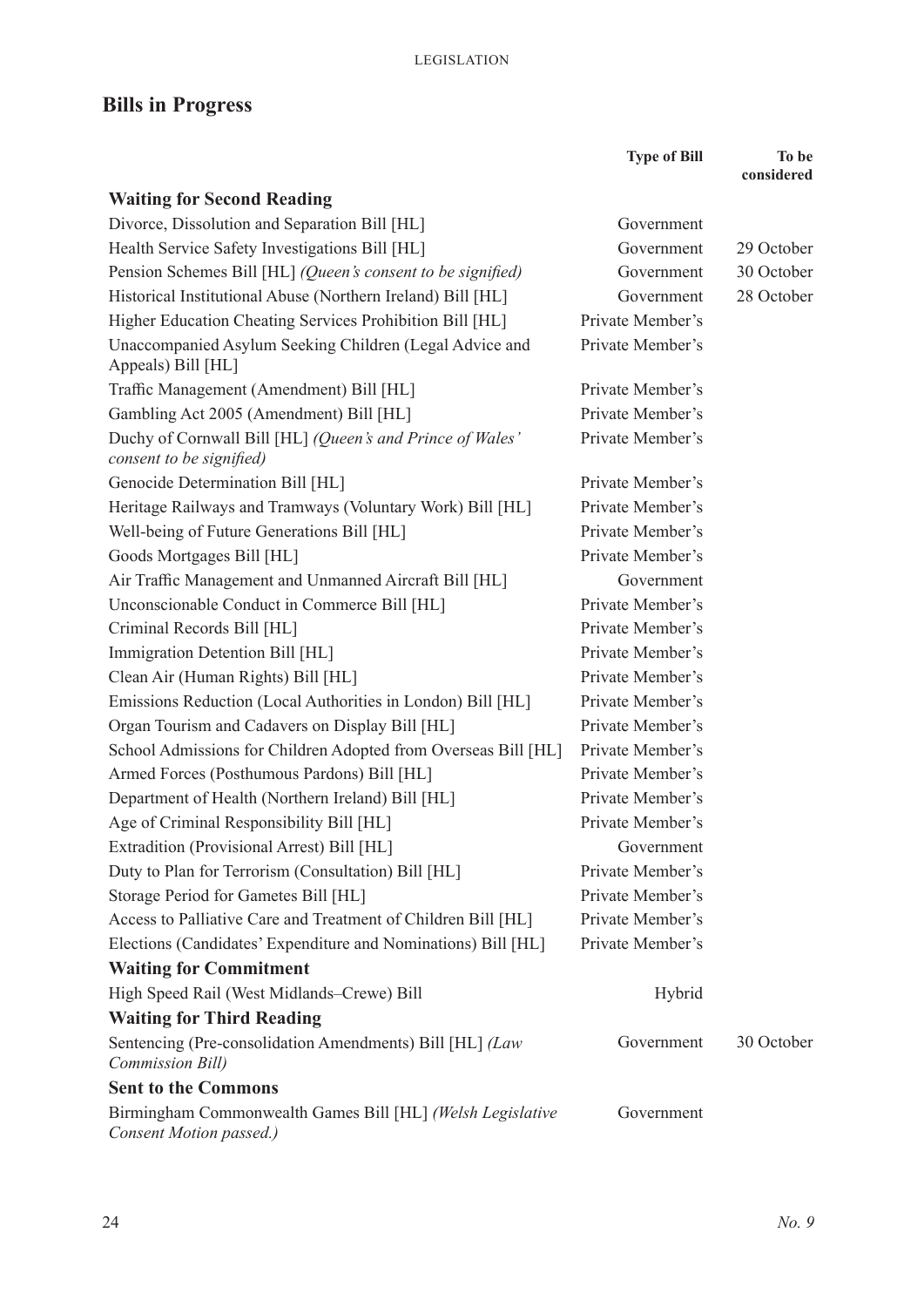### **Statutory Instruments in Progress**

#### **Affirmative Instruments waiting for consideration by the Joint Committee on Statutory Instruments**

Agricultural Products, Food and Drink (Amendment etc.) (EU Exit) Regulations 2019

Northern Ireland (Extension of Period for Executive Formation) (No. 2) Regulations 2019

Agricultural Products, Food and Drink (Amendment) (EU Exit) Regulations 2019

Cross-Border Distribution of Funds, Proxy Advisors, Prospectus and Gibraltar (Amendment) (EU Exit) Regulations 2019

Draft Civil Partnership (Opposite-sex Couples) Regulations 2019

Immigration (Amendment) (EU Exit) Regulations 2019

#### **Affirmative Instruments waiting for Affirmative Resolution**

Draft Hunting Act 2004 (Exempt Hunting) (Amendment) Order 2015 *Special attention drawn to the instrument by the Secondary Legislation Scrutiny Committee, 7th Report, Session 2015–16*

Draft Trade Union (Deduction of Union Subscriptions from Wages in the Public Sector) Regulations 2017 *Special attention drawn to the instrument by the Secondary Legislation Scrutiny Committee, 29th Report, Session 2016–17*

Burundi (Sanctions) (EU Exit) Regulations 2019

Guinea (Sanctions) (EU Exit) Regulations 2019

Competition (Amendment etc.) (EU Exit) (No. 2) Regulations 2019 *61st Report, Session 2017–19, from the Secondary Legislation Scrutiny Committee*

Railways (Safety, Access, Management and Interoperability) (Miscellaneous Amendments and Transitional Provision) (EU Exit) Regulations 2019 *2nd Report from the Secondary Legislation Scrutiny Committee (30 October)*

Common Fisheries Policy and Animals (Amendment etc.) (EU Exit) Regulations 2019 *2nd Report from the Secondary Legislation Scrutiny Committee (30 October)*

Welfare of Animals at the Time of Killing (England and Northern Ireland) (Amendment) (EU Exit) Regulations 2019 *2nd Report from the Secondary Legislation Scrutiny Committee (30 October)*

Agriculture, Environment and Rural Affairs (Amendment) (Northern Ireland) (EU Exit) (No. 2) Regulations 2019 (*30 October*)

Civil Jurisdiction and Judgments (Civil and Family) (Amendment) (EU Exit) Regulations 2019

Rights, Equality and Citizenship Programme (Revocation) (EU Exit) Regulations 2019

Persistent Organic Pollutants (Amendment) (EU Exit) Regulations 2019

Common Organisation of the Markets in Agricultural Products (Producer Organisations and Wine) (Amendment etc.) (EU Exit) Regulations 2019

Common Agricultural Policy (Market Measures, Notifications and Direct Payments) (Miscellaneous Amendments) (EU Exit) Regulations 2019

Draft Representation of the People (Annual Canvass) (Amendment) Regulations 2019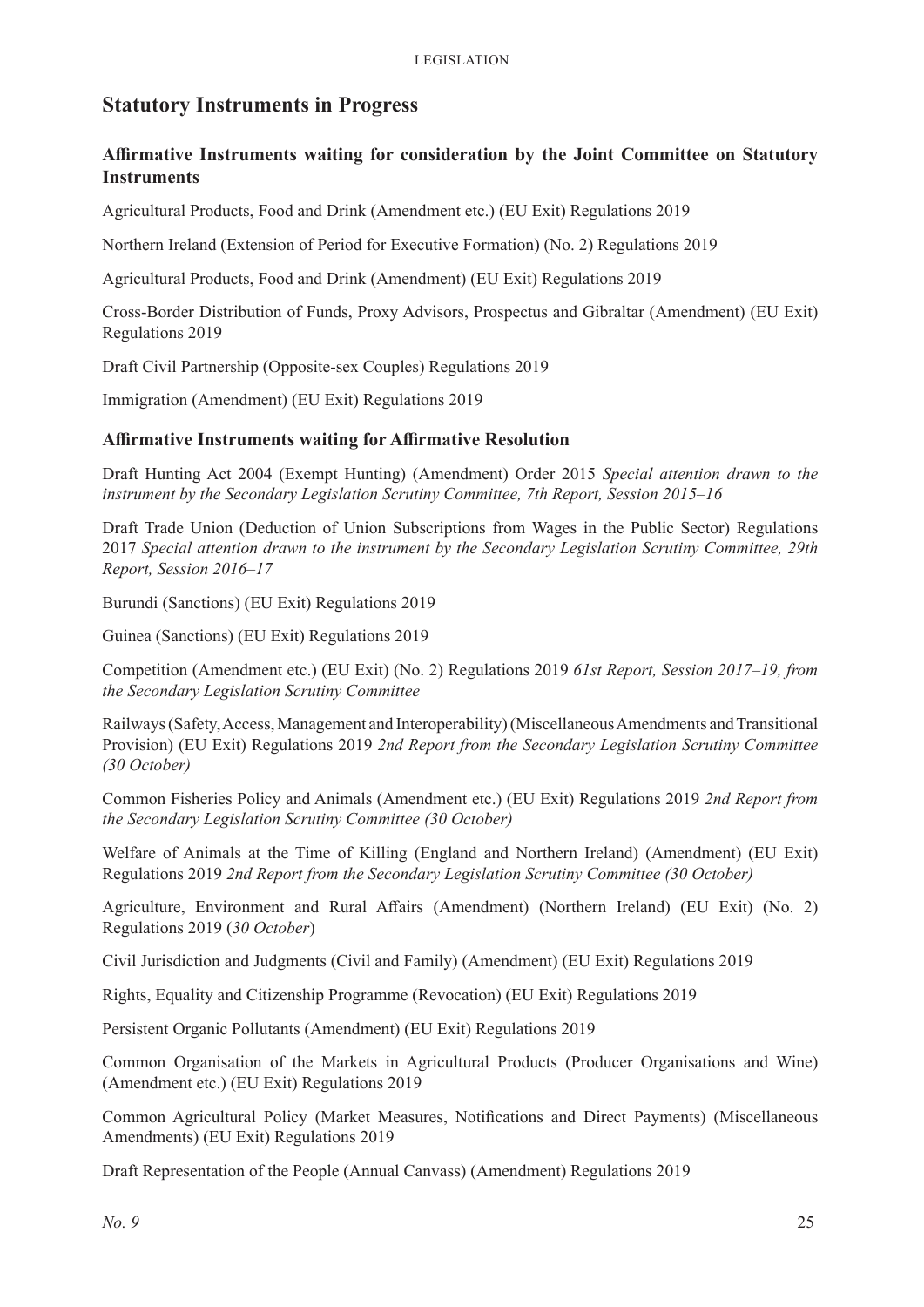#### Legislation

Draft Criminal Justice and Courts Act 2015 (Consequential Amendment) Regulations 2019

Draft Legal Aid, Sentencing and Punishment of Offenders Act 2012 (Commencement No. 14) Order 2019

Draft Release of Prisoners (Alteration of Relevant Proportion of Sentence) Order 2019

The INSPIRE (Amendment) (EU Exit) Regulations 2019

#### **Negative Instruments**

Damages (Personal Injury) Order 2019 *Special attention drawn to the instrument by the Secondary Legislation Scrutiny Committee, 58th Report, Session 2017–19. Praying time expired 16 October.* 

Draft Code of Practice for the Welfare of Pigs *61st Report, Session 2017–19, from the Secondary Legislation Scrutiny Committee. Praying time expires 2 November.* 

Heavy Commercial Vehicles in Kent (No. 3) Order 2019 *Special attention drawn to the instrument by the Secondary Legislation Scrutiny Committee, 61st Report, Session 2017–19. Praying time expires 28 October.* 

Town and Country Planning (North Weald Airfield) (EU Exit) Special Development Order 2019 *Special attention drawn to the instrument by the Secondary Legislation Scrutiny Committee, 61st Report, Session 2017–19. Praying time expires 28 October.* 

Town and Country Planning (Waterbrook Ashford) (EU Exit) Special Development Order 2019 *Special attention drawn to the instrument by the Secondary Legislation Scrutiny Committee, 61st Report, Session 2017–19. Praying time expires 29 October.* 

Town and Country Planning (Car Park D Ebbsfleet International Station) (EU Exit) Special Development Order 2019 *Special attention drawn to the instrument by the Secondary Legislation Scrutiny Committee, 61st Report, Session 2017–19. Praying time expires 29 October.* 

Food Information (Amendment) (England) Regulations 2019 *Special attention drawn to the instrument by the Secondary Legislation Scrutiny Committee, 61st Report, Session 2017–19. Praying time expires 29 October.* 

Ecodesign for Energy-Related Products and Energy Information (Amendment) Regulations 2019 *61st Report, Session 2017–19, from the Secondary Legislation Scrutiny Committee. Praying time expires 3 November.* 

School Teachers' Pay and Conditions (England) Order 2019 *Special attention drawn to the instrument by the Secondary Legislation Scrutiny Committee, 1st Report. Praying time expires 8 November.* 

Railways (Safety, Access, Management and Interoperability) (Miscellaneous Amendments and Transitional Provision) (EU Exit) Regulations 2019 *2nd Report from the Secondary Legislation Scrutiny Committee. Praying time expires 8 November.* 

Common Fisheries Policy and Animals (Amendment etc.) (EU Exit) Regulations 2019 *2nd Report from the Secondary Legislation Scrutiny Committee. Praying time expires 8 November.* 

#### **Human Rights Remedial Orders**

*The date is the date of expiry of the statutory period*

#### **Draft orders under paragraph 2(a) referred to the Joint Committee on Human Rights**

Draft Jobseekers (Back to Work Schemes) Act 2013 (Remedial) Order 2019 *23 November*

Draft Human Rights Act 1998 (Remedial) Order 2019 *14 December*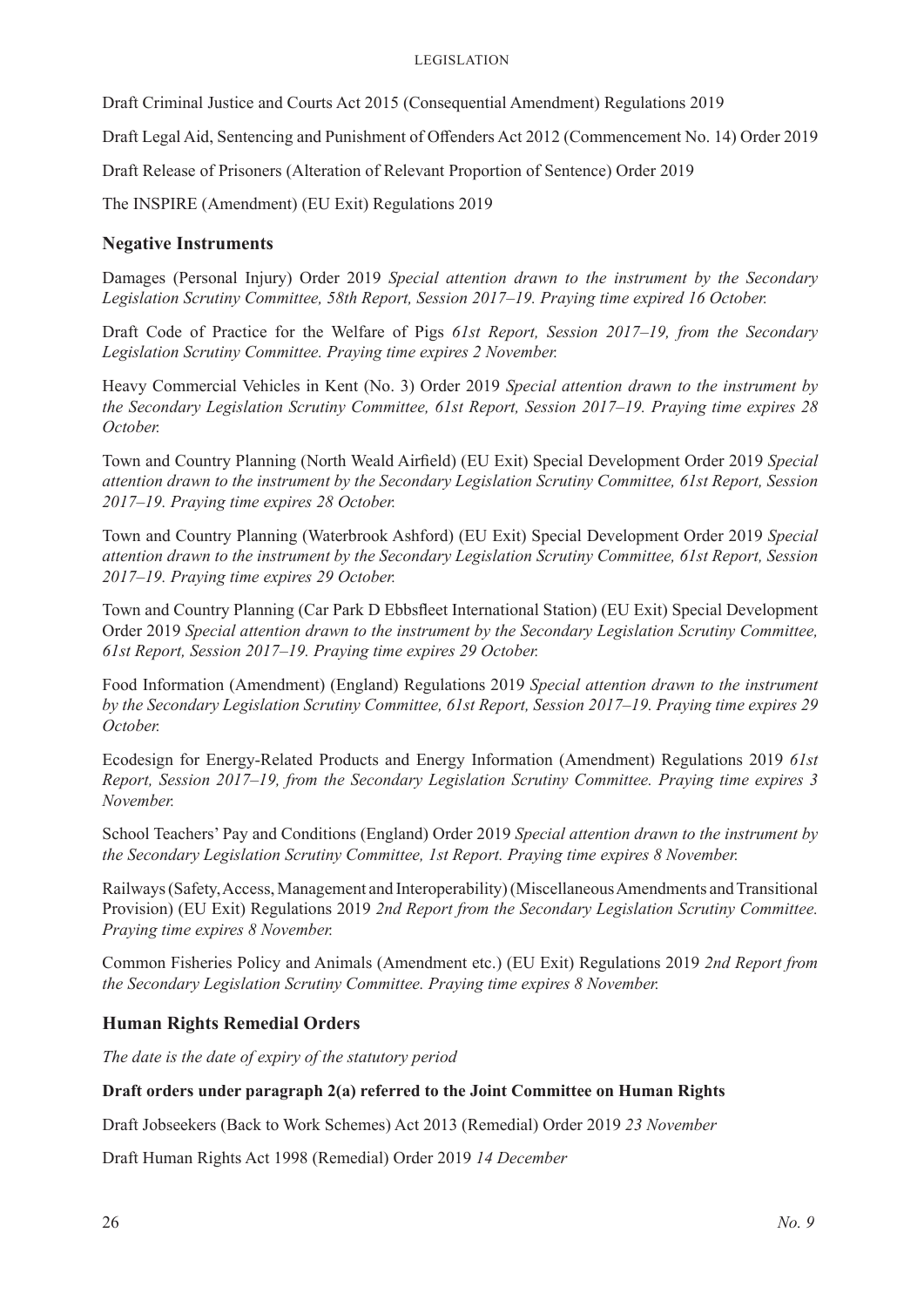#### **Proposed Negative Statutory Instruments laid under the European Union (Withdrawal) Act 2018**

Network and Information Systems (Amendment etc.) (EU Exit) (No. 2) Regulations 2019 *Sifting period expires: 30 October*

#### **Treaties before the House**

Free Trade Agreement between the United Kingdom of Great Britain and Northern Ireland and the Republic of Korea (with Exchange of Notes) *Scrutiny period expires: 31 October Special attention drawn to the Treaty by the 1st Report from the European Union Committee*

Agreement between the Government of the United Kingdom of Great Britain and Northern Ireland and the Government of Montenegro on International Road Transport *Scrutiny period expires: 31 October*

Agreement to facilitate access to published works for persons who are blind, visually impaired, or otherwise print disabled *Scrutiny period expires: 31 October*

Protocol, done at Berlin on 19 March 2018, to the Convention concerning the Construction and Operation of a European X-Ray Free-Electron Laser Facility on the Accession of the United Kingdom of Great Britain and Northern Ireland *Scrutiny period expires: 6 November*

Agreement between the United Kingdom and the United States of America on Access to Electronic Data for the Purpose of Countering Serious Crime *Scrutiny period expires: 13 November*

Agreement between the United Kingdom and Montenegro on Air Services *Scrutiny period expires: 21 November*

Agreement establishing an Association between the United Kingdom and the Republic of Lebanon *Scrutiny period expires: 27 November*

Understanding in relation to Freedom of Speech between the United Kingdom and the United States of America on Access to Electronic Data for the Purpose of Countering Serious Crime *Scrutiny period expires: 27 November*

Understanding in relation to GTMO between the United Kingdom and the United States of America on Access to Electronic Data for the Purpose of Countering Serious Crime *Scrutiny period expires: 27 November*

Understanding in relation to Subscriber Information and Preservation Process between the United Kingdom and the United States of America on Access to Electronic Data for the Purpose of Countering Serious Crime *Scrutiny period expires: 27 November*

Understanding in relation to the Death Penalty between the United Kingdom and the United States of America on Access to Electronic Data for the Purpose of Countering Serious Crime *Scrutiny period expires: 27 November*

#### **Other Instrument**

#### **Public Bodies Order**

*The date is the date of expiry of the statutory period*

#### **Draft Order reported from the Joint Committee on Statutory Instruments**

Draft Public Bodies (Abolition of Public Works Loan Commissioners) Order 2019 *22 November, 2nd Report from the Joint Committee on Statutory Instruments*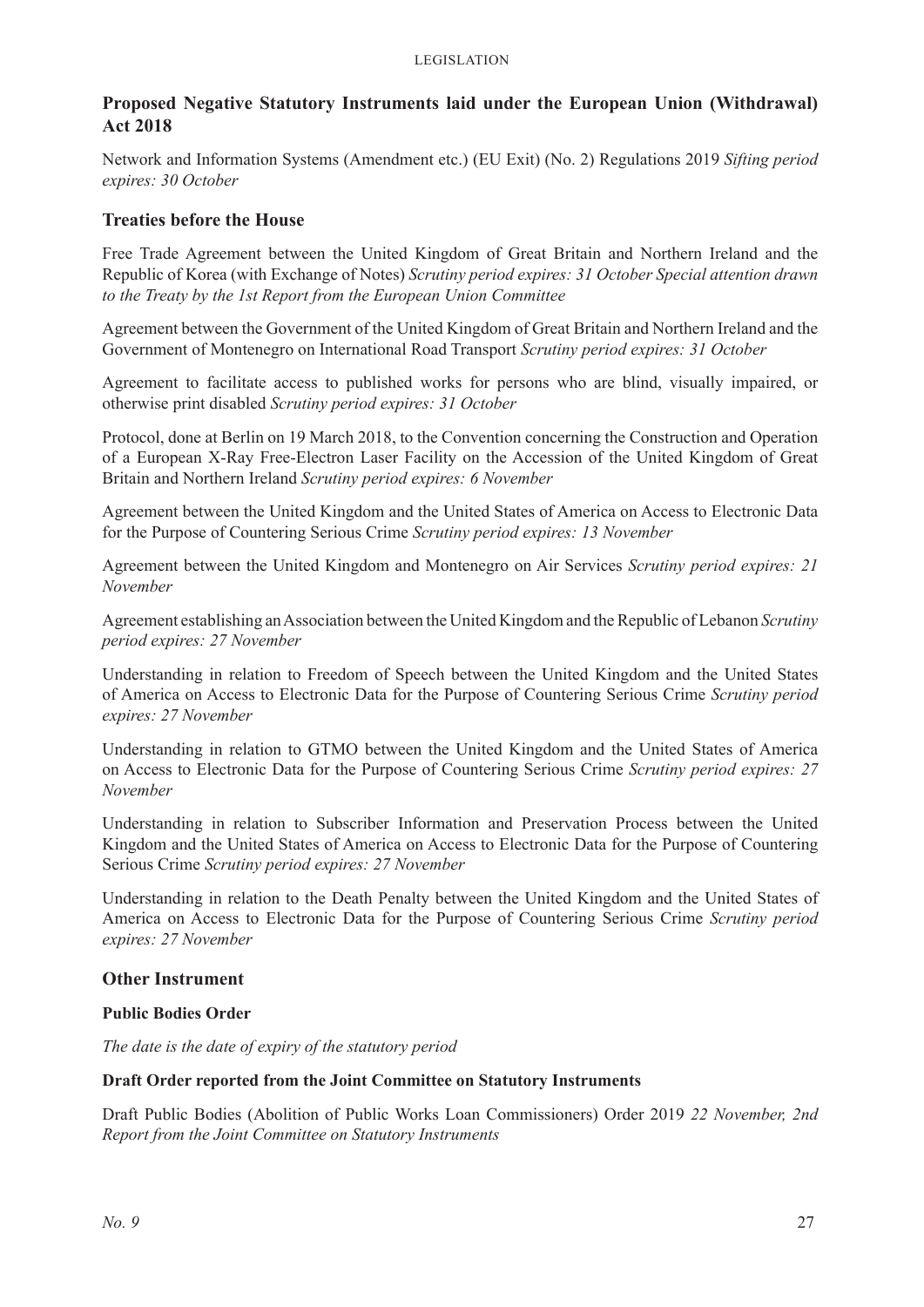### **Retirements**

*The following members of the House have given notice of their intention to retire.*

Lord Carswell (29 October)

Baroness Emerton (1 November)

### **Select Committee Reports awaiting a Government response after two months**

*The Government has undertaken to respond in writing to the reports of select committees, if possible, within two months of publication. Only in exceptional circumstances should a response be deferred for more than six months after the report's publication. If it appears likely that a response may be received later than two months after the date of publication, the department concerned should write to the Committee explaining the reasons and indicating the likely timetable.*

**European Union Committee** *Brexit: the Withdrawal Agreement and Political Declaration* (24th Report, Session 2017–19, HL Paper 245), (response due 5 February, no further date agreed for a response) [Department for Exiting the European Union]

**European Union Committee** *Beyond Brexit: how to win friends and influence people* (35th Report, Session 2017–19, HL Paper 322), (response due 25 May, no further date agreed for a response) [Department for Exiting the European Union]

**Economic Affairs Committee** *Social care funding: time to end a national scandal* (7th Report, Session 2017–19, HL Paper 392), (response due 4 September, no further date agreed for a response) [Department of Health and Social Care]

**Constitution Committee** *The Legislative Process: The Passage of Bills Through Parliament* (24th Report, Session 2017–19, HL Paper 393), (response due 8 September, response expected 1 November) [Cabinet Office]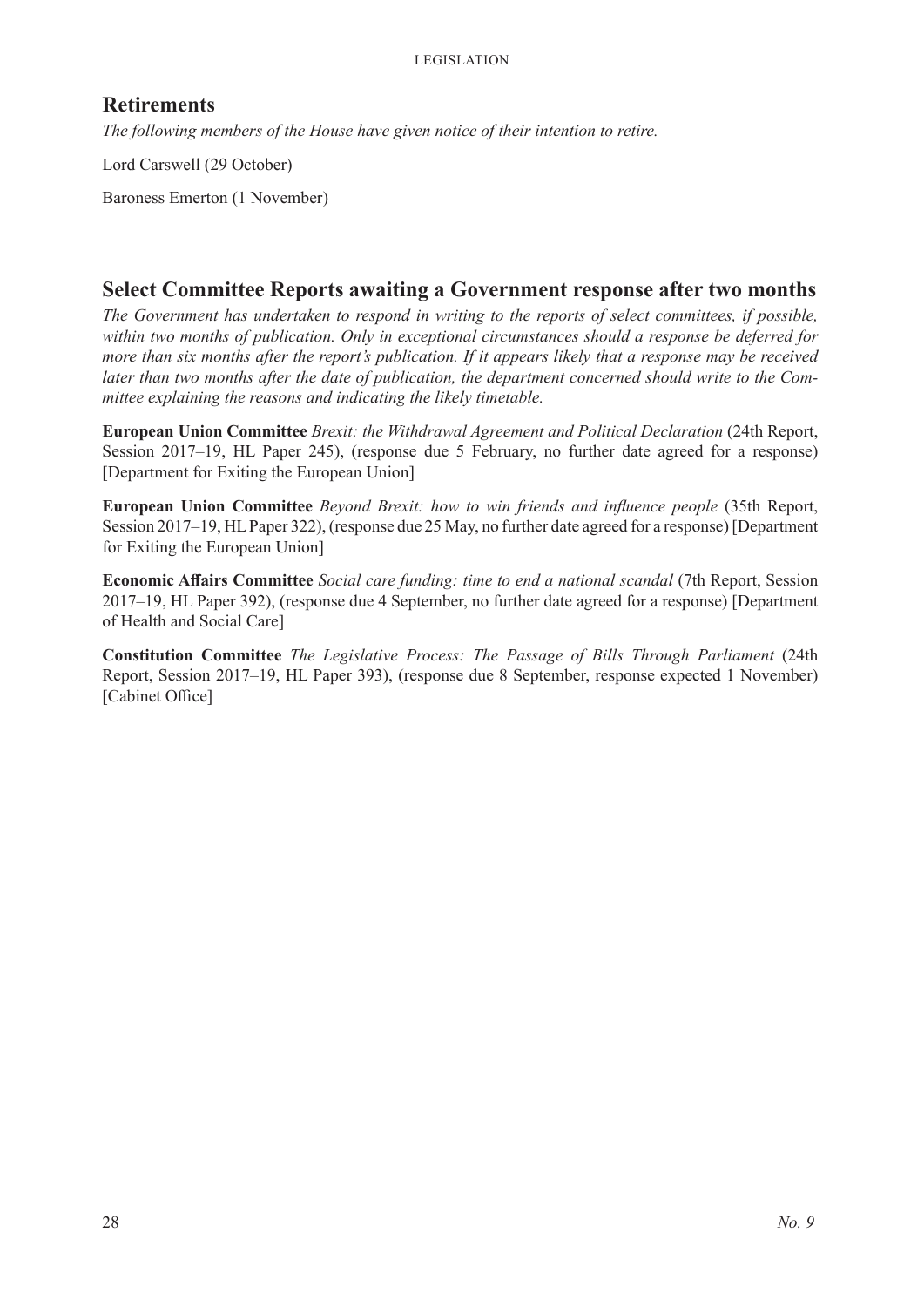### **Committees**

*Unless otherwise indicated, Committees meet in the Lords' rooms in the Committee Corridor. Only the next meeting of each Committee is listed below. Further details of these meetings, and of planned further meetings, may be found in the House of Lords Committees Weekly Bulletin.*

| <b>Monday 28 October</b>                                     |                            |                    |
|--------------------------------------------------------------|----------------------------|--------------------|
| National Security Strategy (Joint Committee)                 | Room 1                     | 4.00 <sub>pm</sub> |
| <b>Tuesday 29 October</b>                                    |                            |                    |
| Democracy and Digital Technologies Committee                 | Room 2                     | 10.00am            |
| Science and Technology Committee                             | Room 1                     | 10.15am            |
| Food, Poverty, Health and Environment Committee              | Room 2A                    | 10.30am            |
| <b>EU Justice Sub-Committee</b>                              | Room 3                     | 10.30am            |
| Ecclesiastical Committee (Statutory Committee)               | The Moses Room             | 11.00am            |
| Electoral Registration and Administration Act 2013 Committee | Room 2A                    | 3.15 <sub>pm</sub> |
| Gambling Industry Committee                                  | Room 4                     | 3.15pm             |
| <b>Communications Committee</b>                              | Room 2                     | 3.15pm             |
| Secondary Legislation Scrutiny Committee                     | Room 3A                    | 3.45pm             |
| <b>European Union Committee</b>                              | Room 3                     | 4.00 <sub>pm</sub> |
| <b>Wednesday 30 October</b>                                  |                            |                    |
| EU Financial Affairs Sub-Committee                           | Room 3A                    | 10.00am            |
| <b>Constitution Committee</b>                                | Room 1                     | 10.15am            |
| Delegated Powers and Regulatory Reform Committee             | Room 2A                    | 10.30am            |
| EU Energy and Environment Sub-Committee                      | Room 2                     | 10.30am            |
| EU Home Affairs Sub-Committee                                | Room 3                     | 10.30am            |
| <b>International Relations and Defence Committee</b>         | Room 4                     | 10.40am            |
| Human Rights (Joint Committee)                               | Room 1                     | 3.00 <sub>pm</sub> |
| <b>Statutory Instruments (Joint Committee)</b>               | Room 7                     | 3.45pm             |
| <b>Thursday 31 October</b>                                   |                            |                    |
| EU Internal Market Sub-Committee                             | Room 4                     | 10.00am            |
| <b>Monday 4 November</b>                                     |                            |                    |
| Economic Affairs: Finance Bill Sub-Committee                 | Room 2                     | 3.00 <sub>pm</sub> |
| <b>Tuesday 5 November</b>                                    |                            |                    |
| Economic Affairs Committee                                   | Room 1                     | 3.30 <sub>pm</sub> |
| <b>Wednesday 6 November</b>                                  |                            |                    |
| House of Lords Commission                                    | The Lord Speaker's<br>Room | 10.30am            |
| <b>Conduct Committee</b>                                     | Room 3                     | 4.00 <sub>pm</sub> |
| <b>Thursday 7 November</b>                                   |                            |                    |
| Services Committee                                           | Room 2                     | 1.00 <sub>pm</sub> |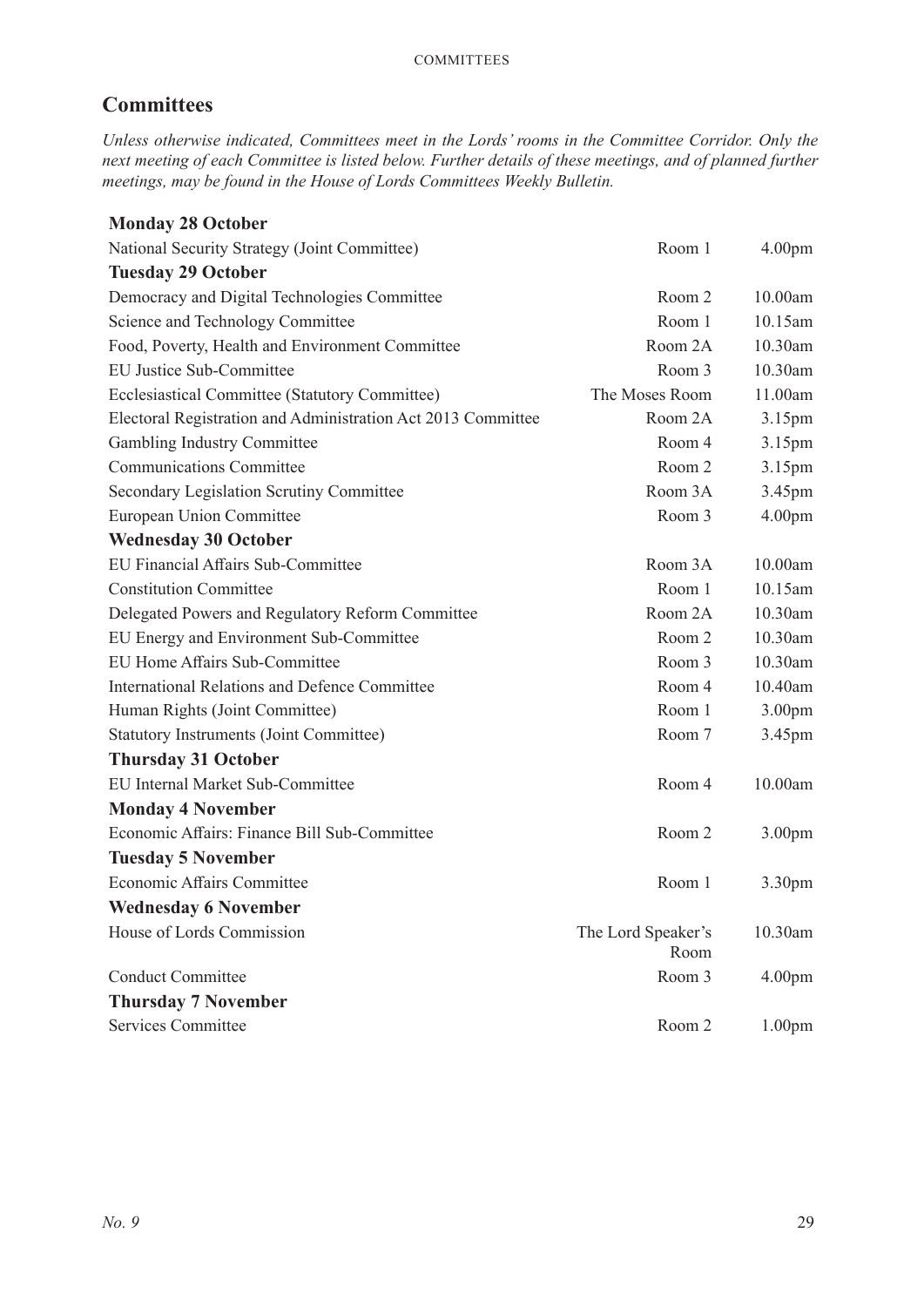### **Minutes of Proceedings of Thursday 24 October 2019**

*The House met at 11.00am.*

*Prayers were read by the Lord Bishop of Salisbury.*

#### **Public Business**

1 **Transport: buses** A question was asked by Baroness Randerson and answered by Baroness Vere of Norbiton.

2 **Healthcare: brain tumours** A question was asked by Baroness Wheeler and answered by Baroness Blackwood of North Oxford.

3 **Polio: Pakistan and Afghanistan** A question was asked by Baroness Sheehan and answered by Baroness Sugg.

4 **Syria: British Armed Forces operations** A question was asked by Lord West of Spithead and answered by Baroness Goldie.

5 **Extradition (Provisional Arrest) Bill [HL]** Baroness Williams of Trafford presented a bill to create a power of arrest, without warrant, for the purpose of extraditing people for serious offences. It was read a first time and ordered to be printed. (HL Bill 28)

6 **Extradition (Provisional Arrest) Bill [HL]** The Explanatory Notes on the bill were ordered to be printed. (HL Bill 28–EN)

7 **Duty to Plan for Terrorism (Consultation) Bill [HL]** Lord Harris of Haringey presented a bill to provide for consultation on the introduction of a Duty to Plan to require Category 1 responders to plan for terrorist threats and require those responsible for places to which the public have access to consider the vulnerability of those places to attack and take measures to mitigate any such vulnerability; and for connected purposes. It was read a first time and ordered to be printed. (HL Bill 29)

8 **Storage Period for Gametes Bill [HL]** Lord Patel, on behalf of Baroness Deech, presented a bill to provide for a review by the Secretary of State of the regulations governing gamete storage periods. It was read a first time and ordered to be printed. (HL Bill 30)

9 **Access to Palliative Care and Treatment of Children Bill [HL]** Baroness Finlay of Llandaff presented a bill to make provision for NHS service commissioners to ensure that persons for whom they have responsibility for commissioning physical and mental health services have access to specialist and generalist palliative care and support services; and to make provision for treatment of children with a lifelimiting illness. It was read a first time and ordered to be printed. (HL Bill 31)

10 **Elections (Candidates' Expenditure and Nominations) Bill [HL]** Lord Tyler presented a bill to make provision for the regulation of election expenditure by candidates and political parties; to provide for the regulation of nominations as a parliamentary candidate and the abolition of deposits; to confer powers on the Electoral Commission; and for connected purposes. It was read a first time and ordered to be printed. (HL Bill 32)

11 **Business of the House** Earl Howe, on behalf of the Lord Privy Seal (Baroness Evans of Bowes Park), moved that the debate on the motion in the name of Lord Greaves set down for today shall be limited to 2 hours and that in the name of Lord Alton of Liverpool to 3 hours. The motion was agreed to.

12 **Brexit: movement of goods between Northern Ireland and Great Britain** Lord Callanan repeated as a ministerial statement the answer given to an Urgent Question in the House of Commons.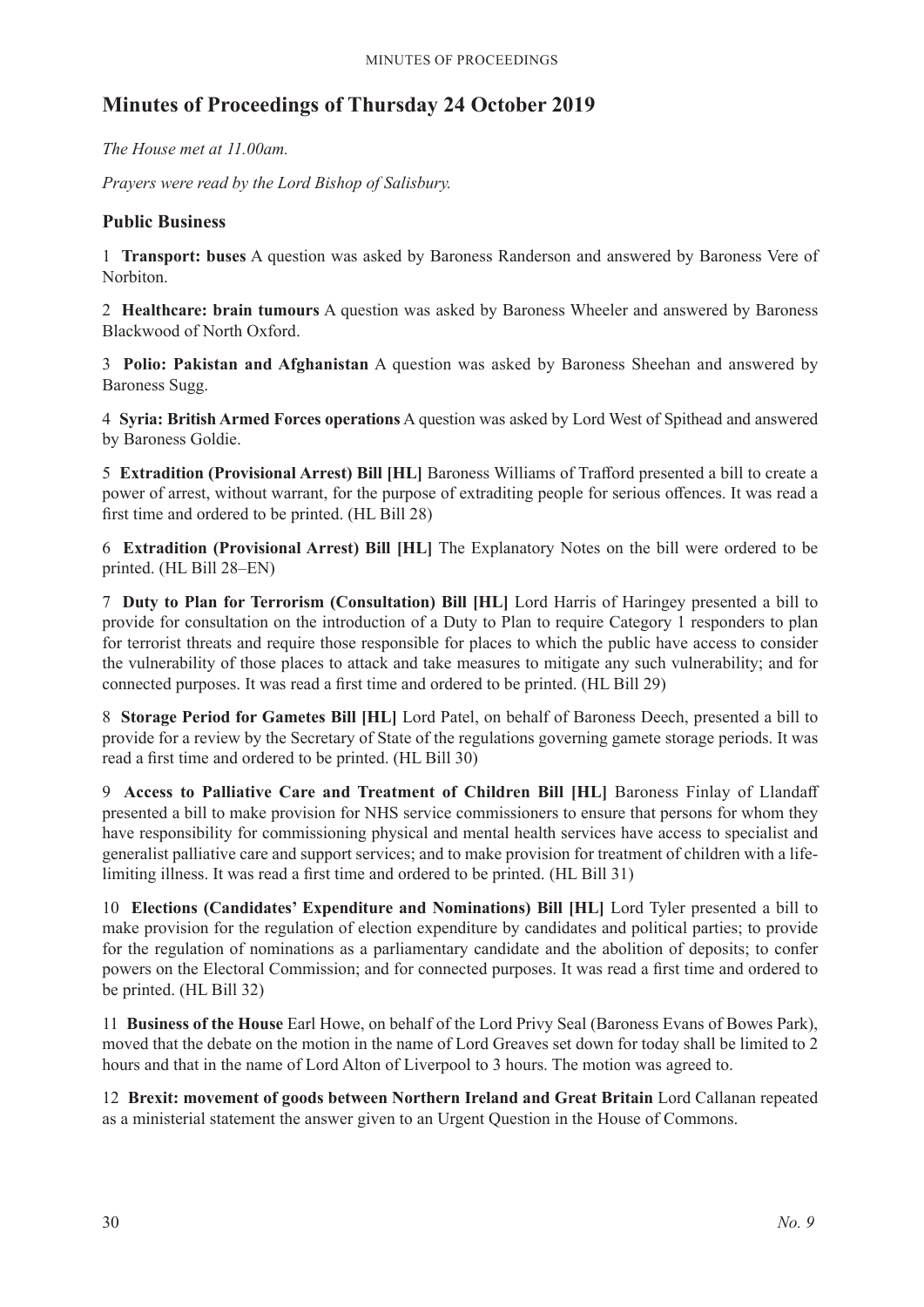#### Minutes of Proceedings

13 **Neighbourhood services: Government support** (*Balloted debate, 2 hours*) Lord Greaves moved that this House takes note of the levels of government support for neighbourhood services provided by district councils and other local authorities. After debate, the motion was agreed to.

14 **Syria and Iraq** A question was asked by Lord McConnell of Glenscorrodale and, after debate, answered by Lord Ahmad of Wimbledon.

15 **Hong Kong** (*Balloted debate, 3 hours*) Lord Alton of Liverpool moved that this House takes note of the recent political unrest in Hong Kong, and of the calls to offer residents of Hong Kong citizenship in another country. After debate, the motion was agreed to.

*The House adjourned at 5.23pm until Monday 28 October at 2.30pm.*

**Ed Ollard** *Clerk of the Parliaments*